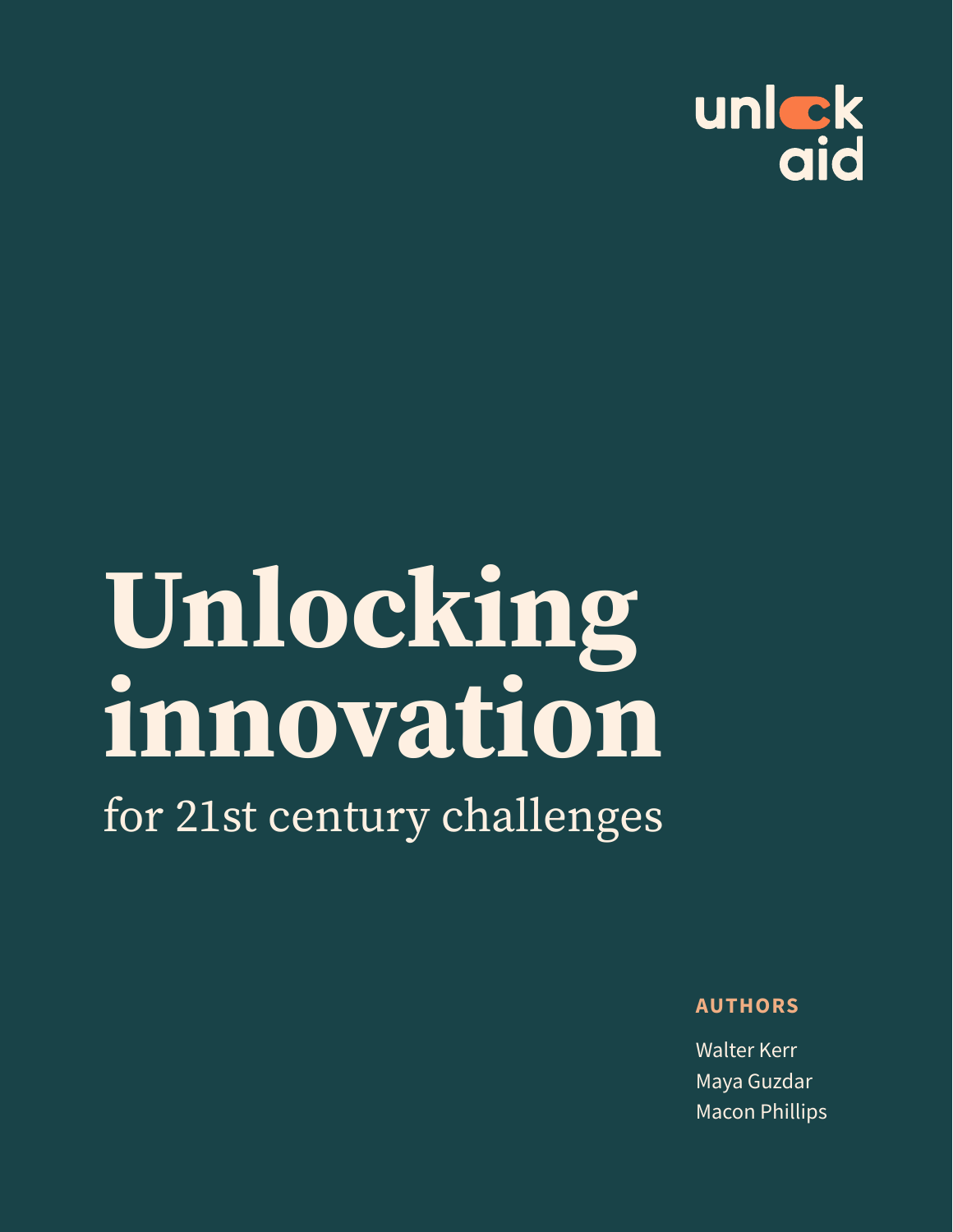**The authors would like to thank Deni Robey for her assistance in copy editing this report. The authors would additionally like to thank the more than 70 individuals that agreed to speak with us as part of our research, and dozens more who reviewed these fndings.**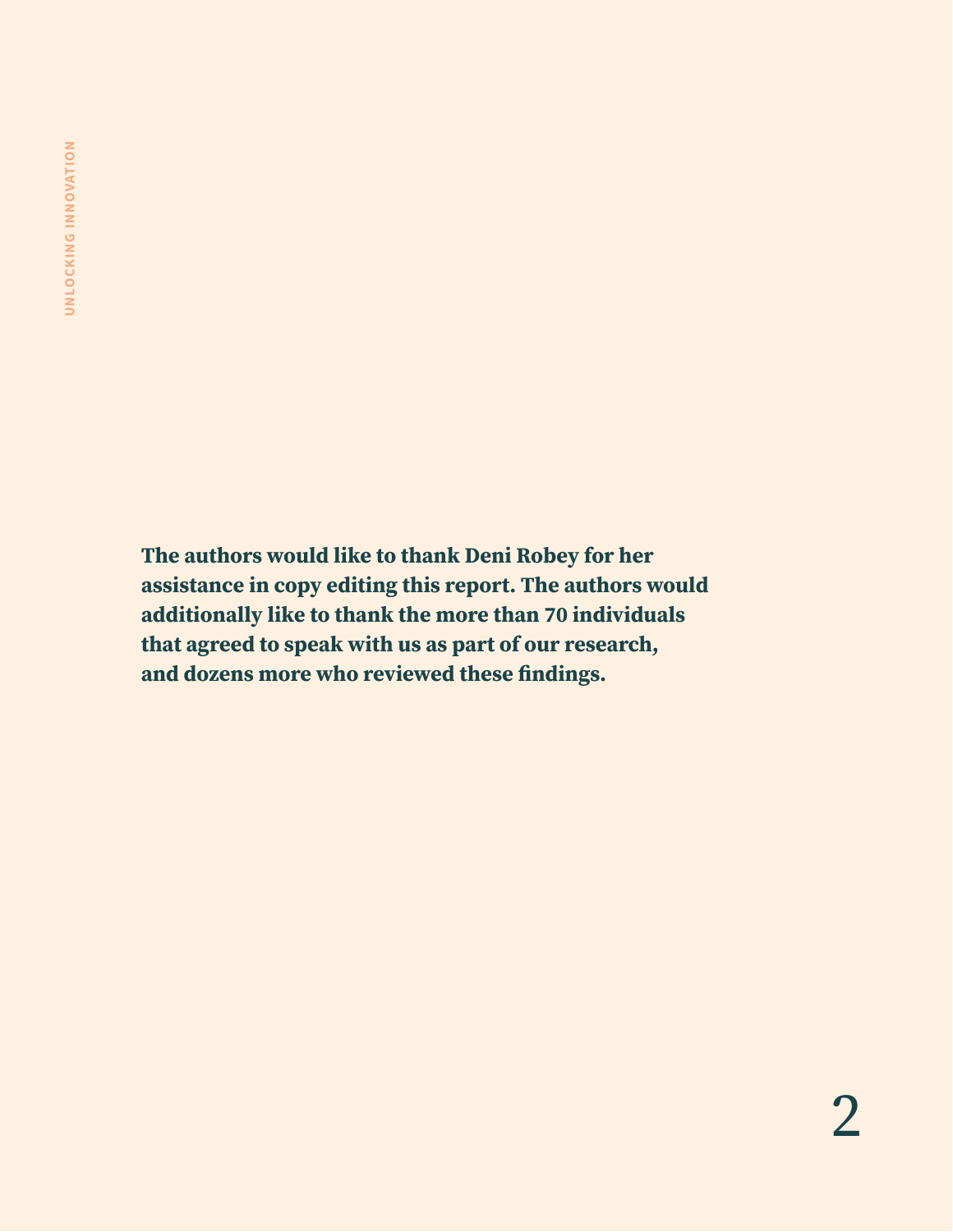## **Contents**

- $\overline{4}$ **Executive summary**
- 9 **Introduction**
- 13 **International development grants** and contracts are unnecessarily complex
	- 14 Donor awards are too big for all but legacy players
	- 14 The application process is too complex
	- 16 Processes that hinders results
- 18 The system is too dependent on too few organizations 19 It is extremely difficult for non-legacy partners to win awards
	- 21 Transparency is also a barrier
	- 21 Even business targeted to small organizations often goes to larger ones
- 23 Donor models not built to scale innovations, especially those that use technology
- 30 **Solutions that invite innovation**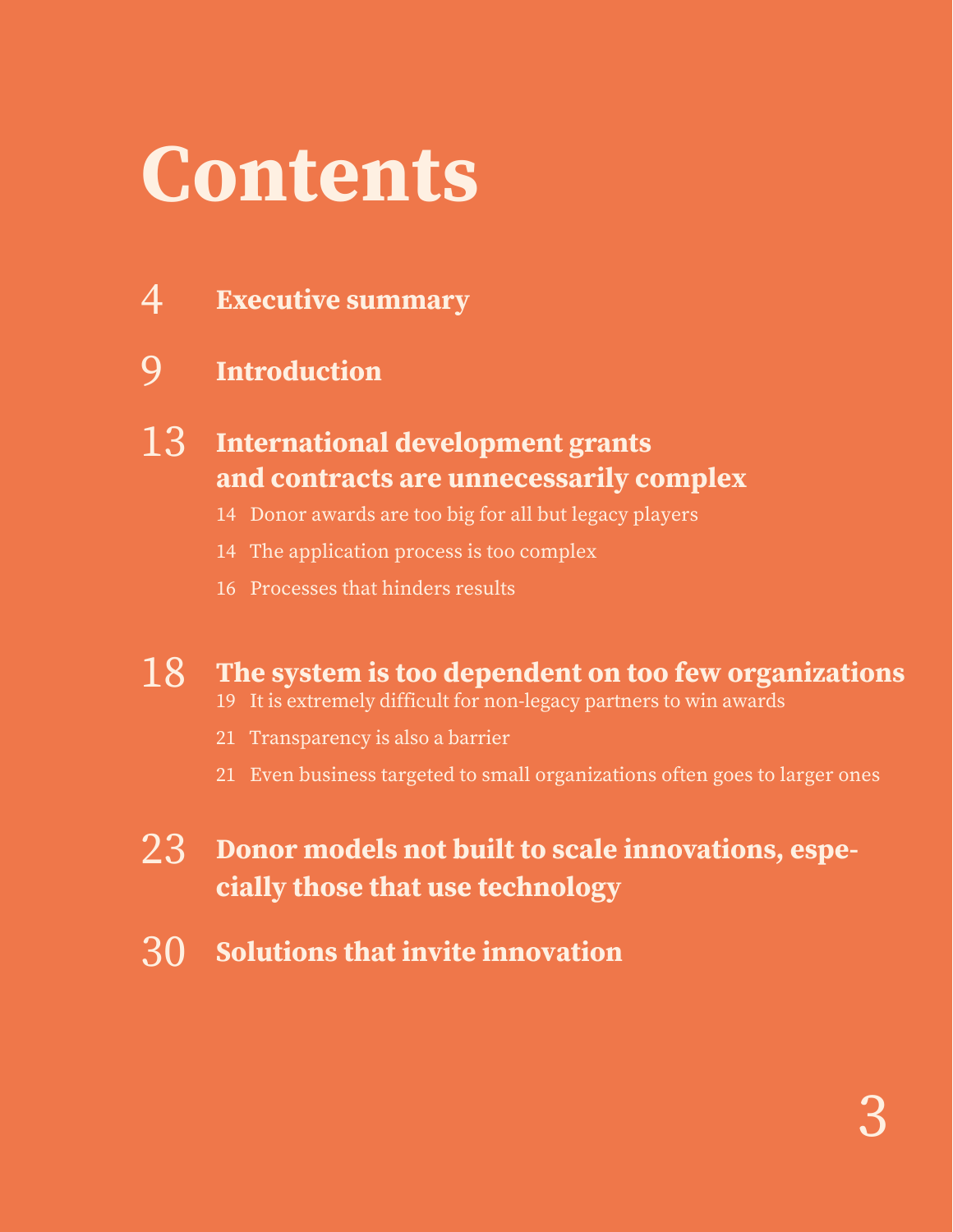## <span id="page-3-0"></span>**Executive summary**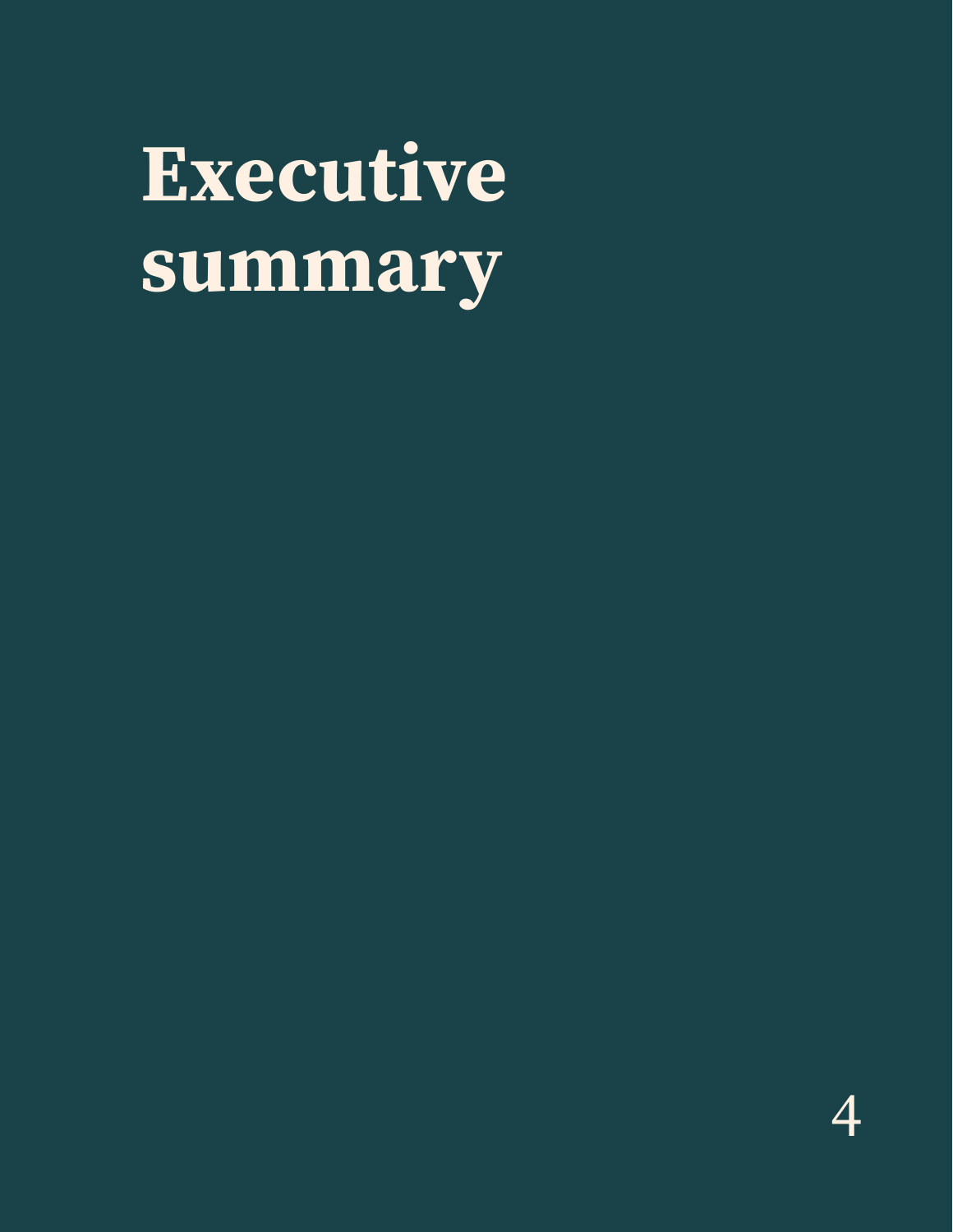## **Reimagine what's possible**

Over the past 60 years, international assistance to low- and middle-income countries has reduced maternal and child mortality; saved millions from diseases like AIDS, tuberculosis, and malaria; and staved off famine in many parts of the world.

But as time has gone by, systems born in the 1960s have become increasingly ill-equipped to function in the 21st century. Rather than incentivize results, they tend to emphasize compliance. Global development agencies largely shut out innovators and move at a glacial pace when we need them to be agile. If we change the rules of how our public institutions operate, we'll improve impact.

The missions of global development agencies around the world could not be more essential as we face conflict, climate change, and global pandemics. This white paper identifies some of the barriers that keep innovative organizations from working with public funders and prevent dollars from getting the results we want. It recommends how we can change systems to crowd-in more innovation to achieve the Sustainable Development Goals (SDGs). The status quo is a no go. We need to reimagine what's possible.

Unlock Aid commissioned Starling Strategy in 2021 to interview more than 60 pacesetting organizations spanning the globe to identify the challenges they experience when working with global development funders. While our results largely point to challenges they experience when working with USAID, we include commentary on other public funders such as the UK's Foreign, Commonwealth, and Development Office (FCDO), the World Bank, Global Fund, and Gavi.

#### International assistance awards create significant barriers for new partners

As billions of dollars are annually allocated for development, a relatively small number of people who work at development agencies are under enormous pressure to move money quickly. The most efficient way is via mega awards in the tens and sometimes hundreds of millions of dollars. Just applying for such awards can cost a firm \$200,000 in staffing and compliance systems and the extended timelines exclude all but the largest organizations. Donors would like to increase their use of smaller, easier-to-manage awards that are awarded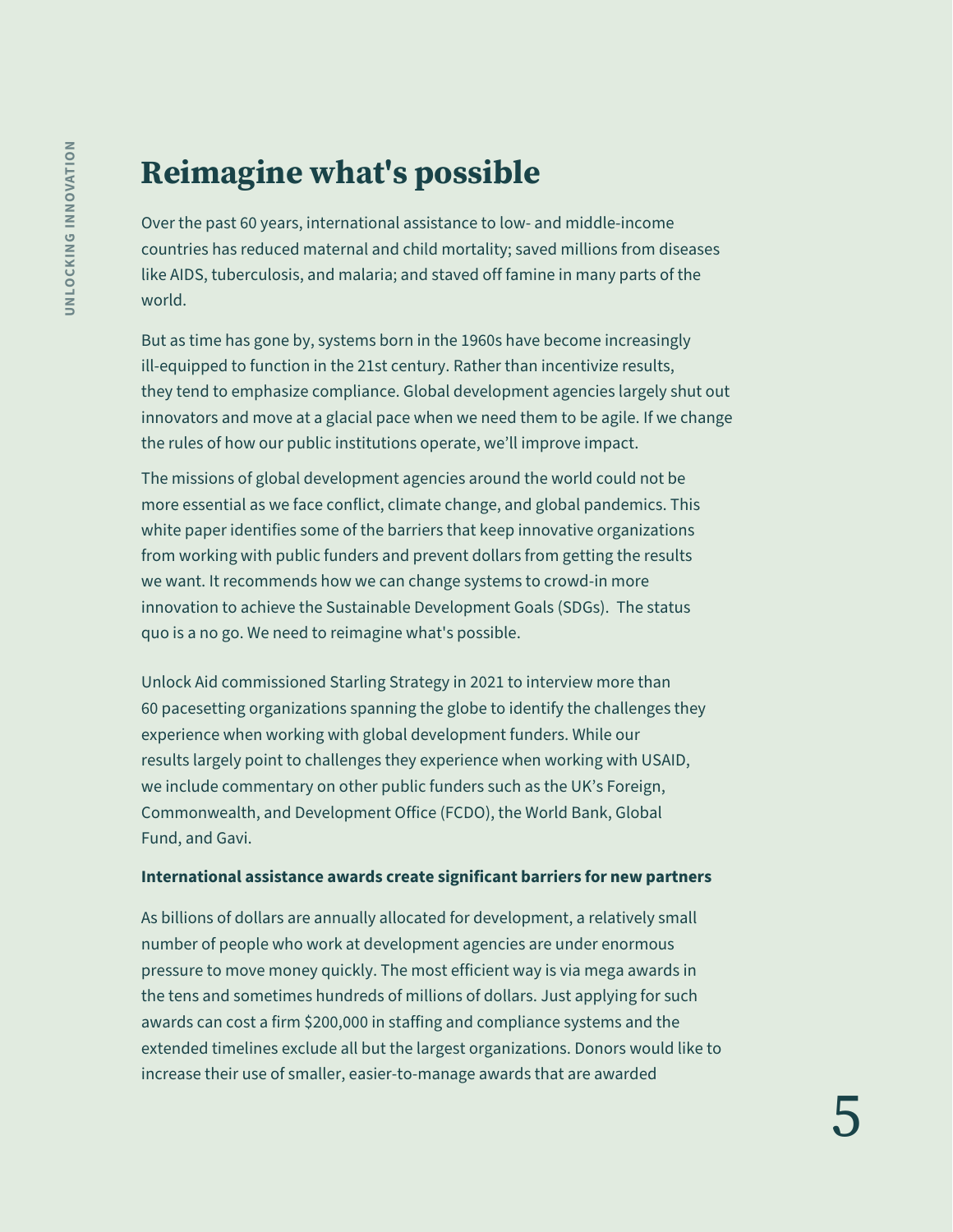directly to innovators to scale proven solutions. But many of the aid sector's structural features stand in the way of realizing this vision.

#### The existing structure disincentivizes smaller, more nimble organizations from trying to access public funding

A small group of contractors and big international NGOs with the requisite systems are the only players that can absorb the mega awards and therefore control which smaller organizations are brought in and to what extent. Nontraditional partners have few direct ways of working with the largest international development funders. This is one of the brick walls that keep game-changing innovation from international development grants and contracts and deters the kind of collaboration that would include expansive use of scalable, innovative approaches.

#### Many donors do not prioritize investments in technology and other innovations needed to solve problems

Funding specifically for technology and technology-enabled innovations is wholly insufficient and is too often buried in larger solicitations. Treating them as small components rather than game-changing innovations inhibits systemslevel impact. Additionally, donors in a position to fund potentially transformative innovation tend to have a low tolerance for risk and rely on payment structures that are at odds with the business models of innovative, technology-enabled organizations. Nor do donors invest enough in research and development (R&D) or use tools like Advanced Market Commitments to stimulate the kind of private and public sector investment needed to source solutions to achieve the SDGs. The technology curve is hard enough to navigate, but many donors make it worse by insisting on using funding models that run afoul of technology business models, thus squashing the marketplace for new solutions

#### Solutions that invite innovation

The status quo is not cutting it. A 2019 USAID Inspector General report found that 43 percent of USAID's awards achieved, on average, just half of their intended results. Many countries are going backwards on the SDGs.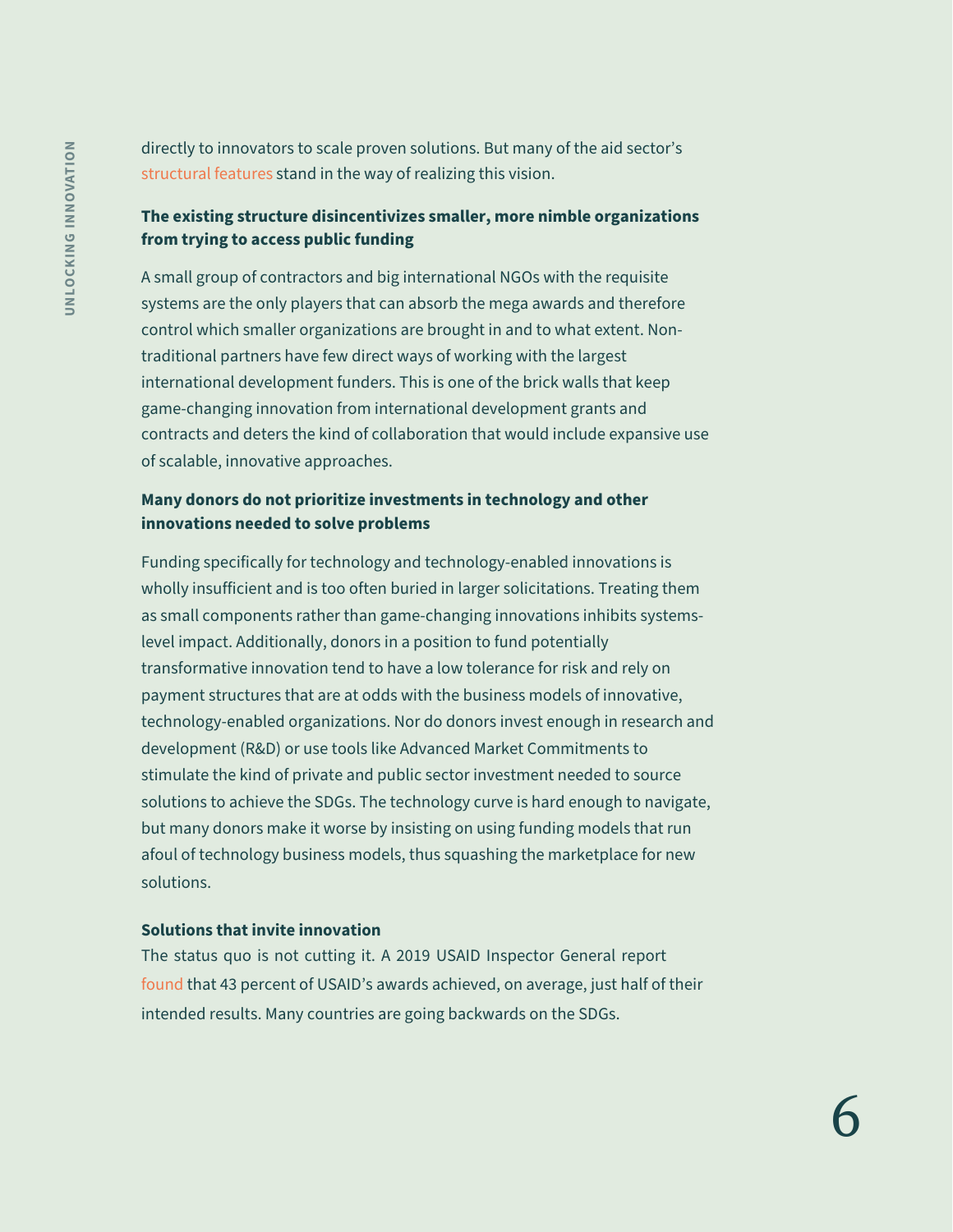To address humanity's greatest needs, the global community needs to crowd-in new innovations and public and private sector investment, and shift the status quo. But to realize this potential, many donors will need big changes in their thinking and approach: changing policies, business culture and norms, and challenging tradition at old institutions will make it easier for them to work with the most innovative organizations in the world, especially with the local innovators that are best positioned to achieve the SDGs.

Note: While much of this paper addresses technology innovators' challenges, innovators can take all shapes, from human rights defenders that use novel approaches to put sunshine on corruption and abuse, to community health worker programs that put impact ahead of inputs. Many of the barriers that keep technology innovators from working in global development keep other innovative players out, too.

#### **What's needed**

 $\mathbf{1}$ 

 $2<sup>1</sup>$ 

Faster release of funds and tiered application and compliance requirements depending on the size of the award. It should take less effort to apply for a \$2 million award than a \$20 million one

Donor intervention to improve prime-sub contracting dynamics

 $3<sup>1</sup>$ 

Budgets not just for pilots, but for scaleups, as well as more funding for R&D for big "moonshot" ideas

Overhauled contracting rules and greater use of fixed-price awards that are easier to manage and can pay for results



 $\overline{4}$ 

Front Office-based "de-sludge" units to lead major internal reform initiatives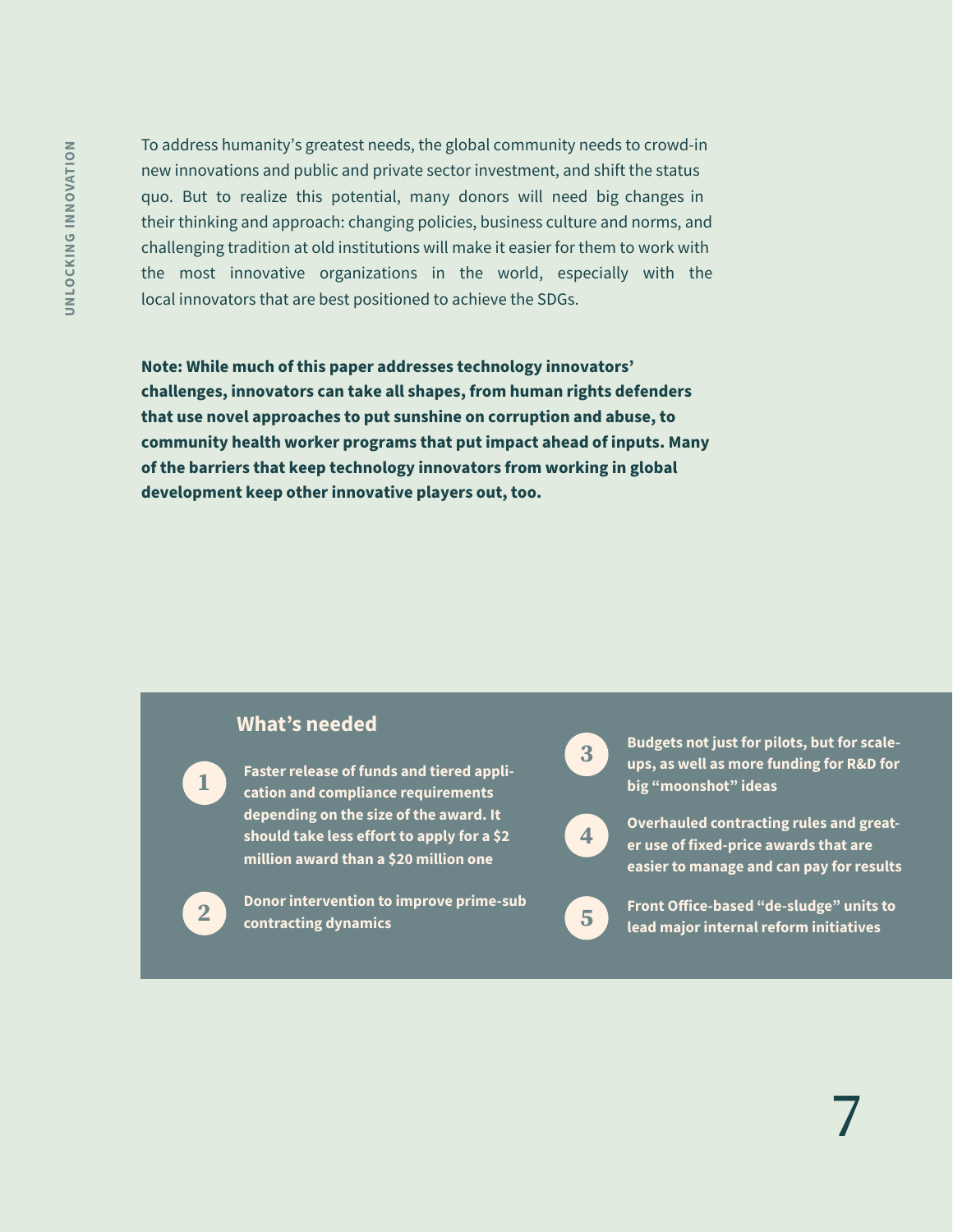UNLOCKING INNOVATION **UNLOCKING INNOVATION**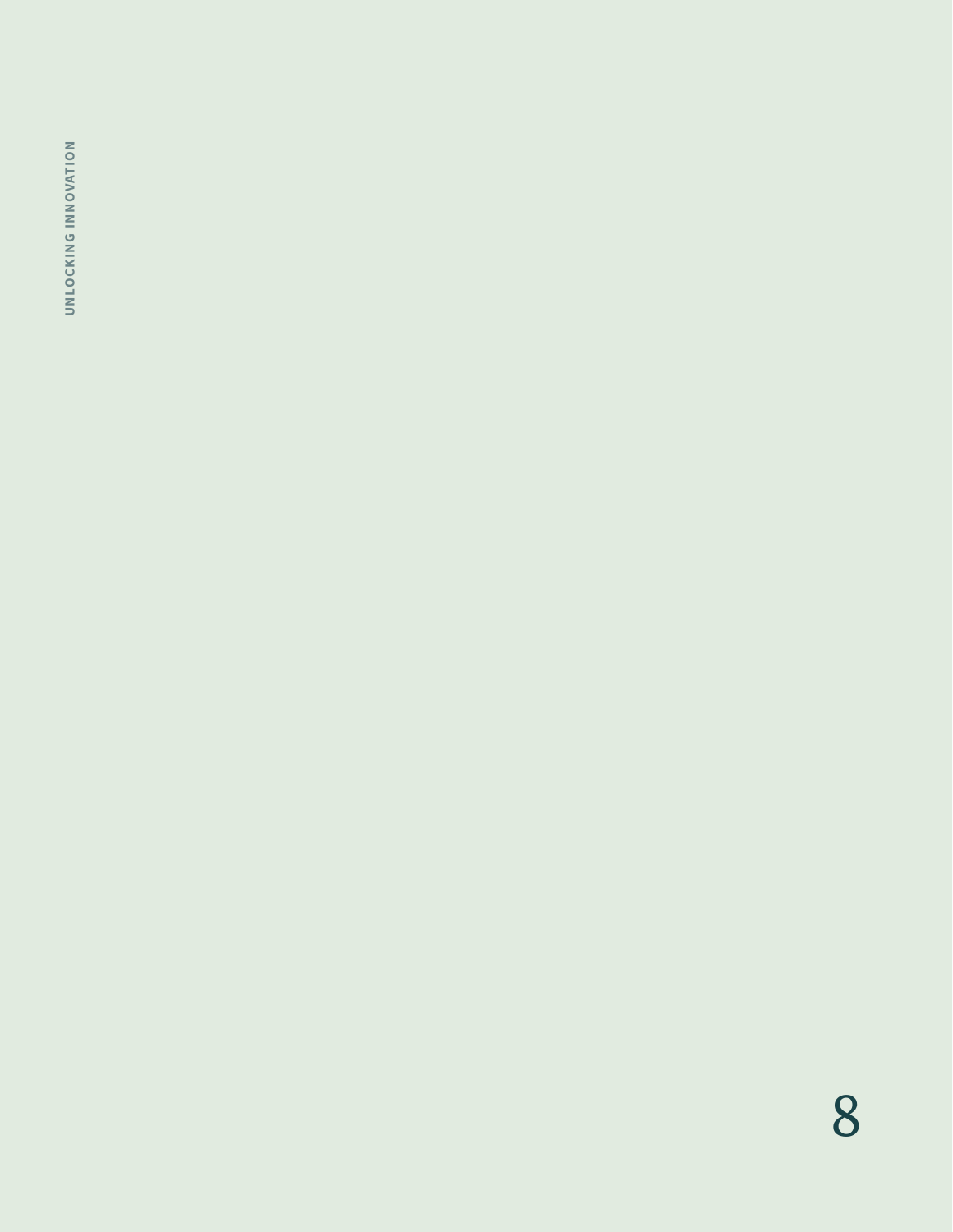## <span id="page-8-0"></span>**Introduction**

9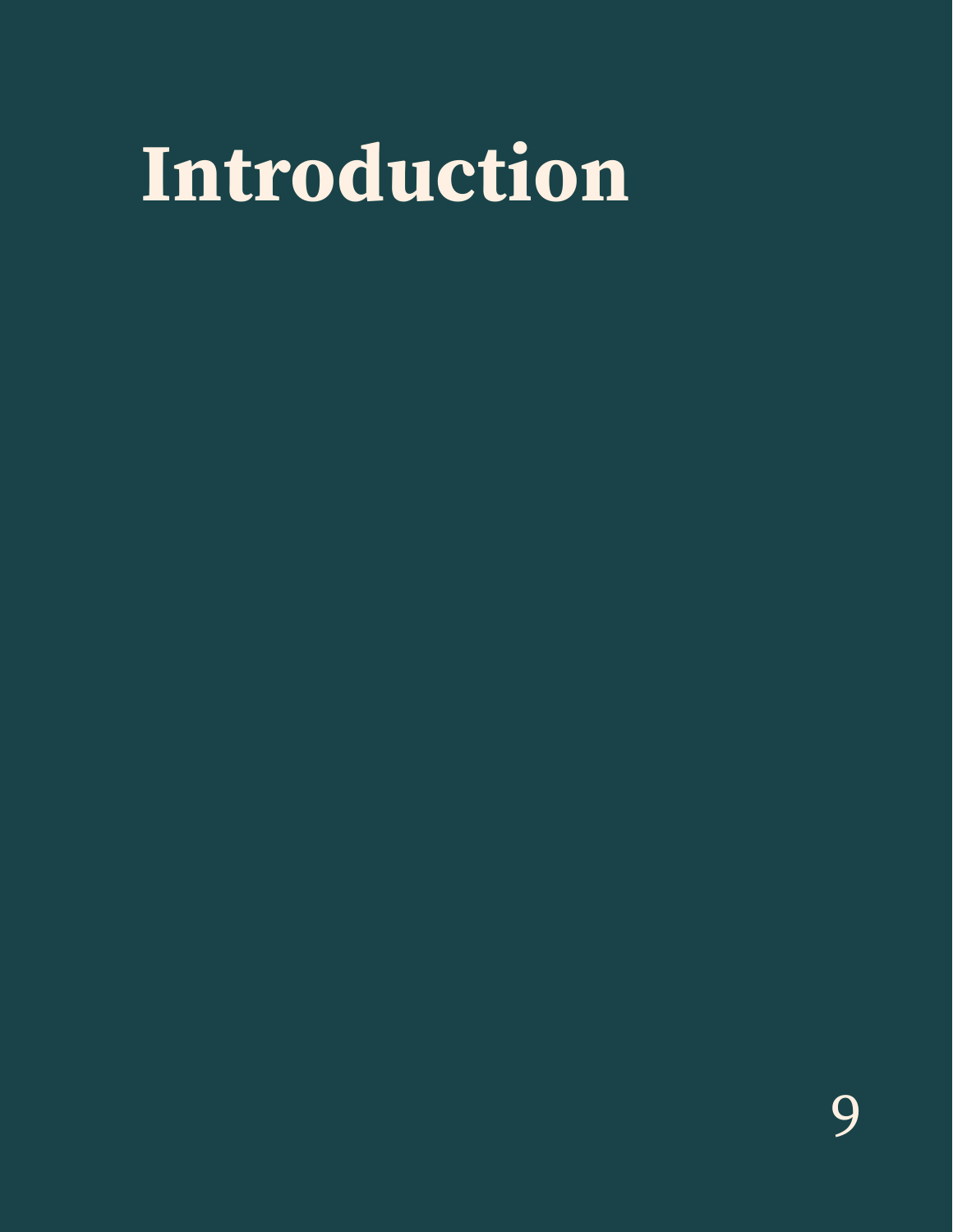Over the past 60 years, international assistance to low- and middle-income countries has increased significantly. These investments have been used to drive down maternal and child mortality; save millions from diseases like AIDS, tuberculosis, and malaria; and stave off famine in many parts of the world. And yet, enormous challenges remain.

As more money has been poured into international assistance, both awards and compliance have been supersized. The result is that grants and contracts today do not incentivize new and more innovative ways of solving problems and are too big for all but the largest international development firms to manage.

As the challenges become bigger, and the need for more innovative solutions becomes greater, a stubbornly complex procurement process means foreign assistance remains mired in the old way of doing things. The system needs changes to incentivize visionaries and innovators to bring their ideas, expertise, technology and other new approaches to the work. It needs the kind of entrepreneurship and vision that gets packages delivered across the country overnight, cars without combustion engines, and hamburgers without meat.

Top brass at the world's largest donor agencies have signaled a desire to direct more of their work to more innovative and local organizations, but bureaucratic red tape and fixed budget cycles often stand in the way. In fact, from 2016 to 2020, direct funding by international donors to local and national groups declined from 3.5 percent to 2.1 percent. From 2011 to 2018, the number of USAID's new partners shrunk from 761 to 226.

2017

2012 2017





of the total value of the UK's Foreign, Commonwealth, and Development Office (FCDO, formerly DFID) went to just

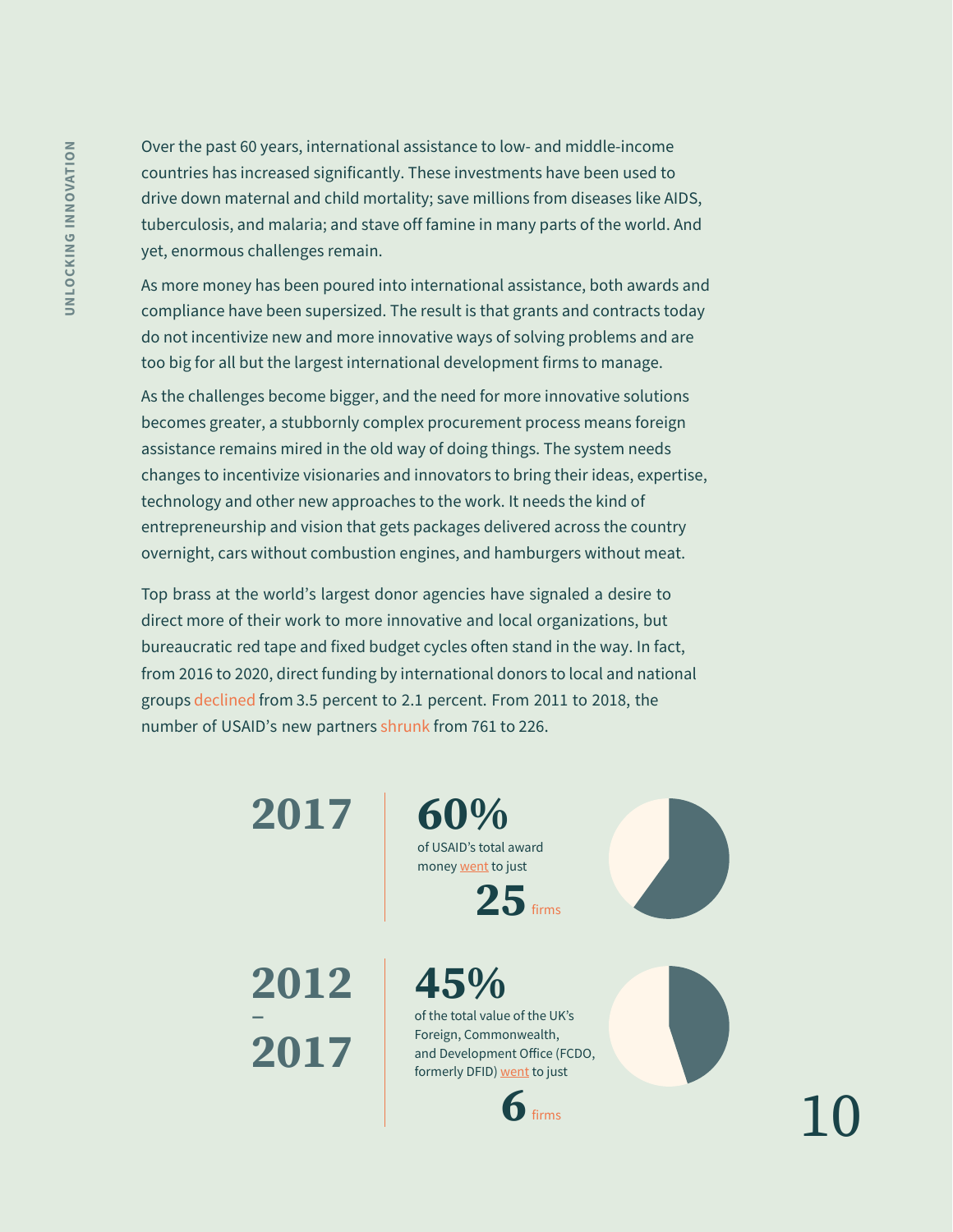To understand the challenges that keep innovators from bringing their ideas and solutions to international development, we interviewed leaders at more than 60 pacesetting organizations spanning the globe (approximately 52 percent head-quartered in high-income countries and 48 percent in low- and middle-income countries). Many of them have decided that they will no longer pursue international development contracts funded by large public institutions (e.g. USAID, FCDO, World Bank, etc.) and many others are considering leaving international development completely. Among 37 firms that participated in a voluntary survey, thirteen (or 35 percent) said they do not do any business with USAID although they may work with private philanthropies or other funders. Twenty out of 24 firms (approximately 83 percent) said that, over the past five years, they "often" or "sometimes" avoided "good fit" business opportunities to work with USAID, including as a prime or subcontractor.

We also interviewed sector experts at think tanks, as well as representatives of bilateral donors like USAID and the Dutch Ministry of Foreign Affairs, multilateral donors like the World Bank and Global Fund, and philanthropic foundations.

### **What we found**

 $\mathbf{1}$ 

 $2<sup>2</sup>$ 

 $3<sup>1</sup>$ 

- International assistance awards across the board are too complex, take too long, require too much reporting, and are bad at attracting innovation, creating significant barriers for nearly every organization that we spoke to
- The existing structure depends too much on the large, known government contractors and international NGOs, which disincentivizes both innovation from them and disruption by smaller, more nimble organizations
- Despite pledges by donors to innovate, many of these institutions do not prioritize taking on challenging internal procurement reforms, nor do they make sufficient investments in innovative approaches to solving problems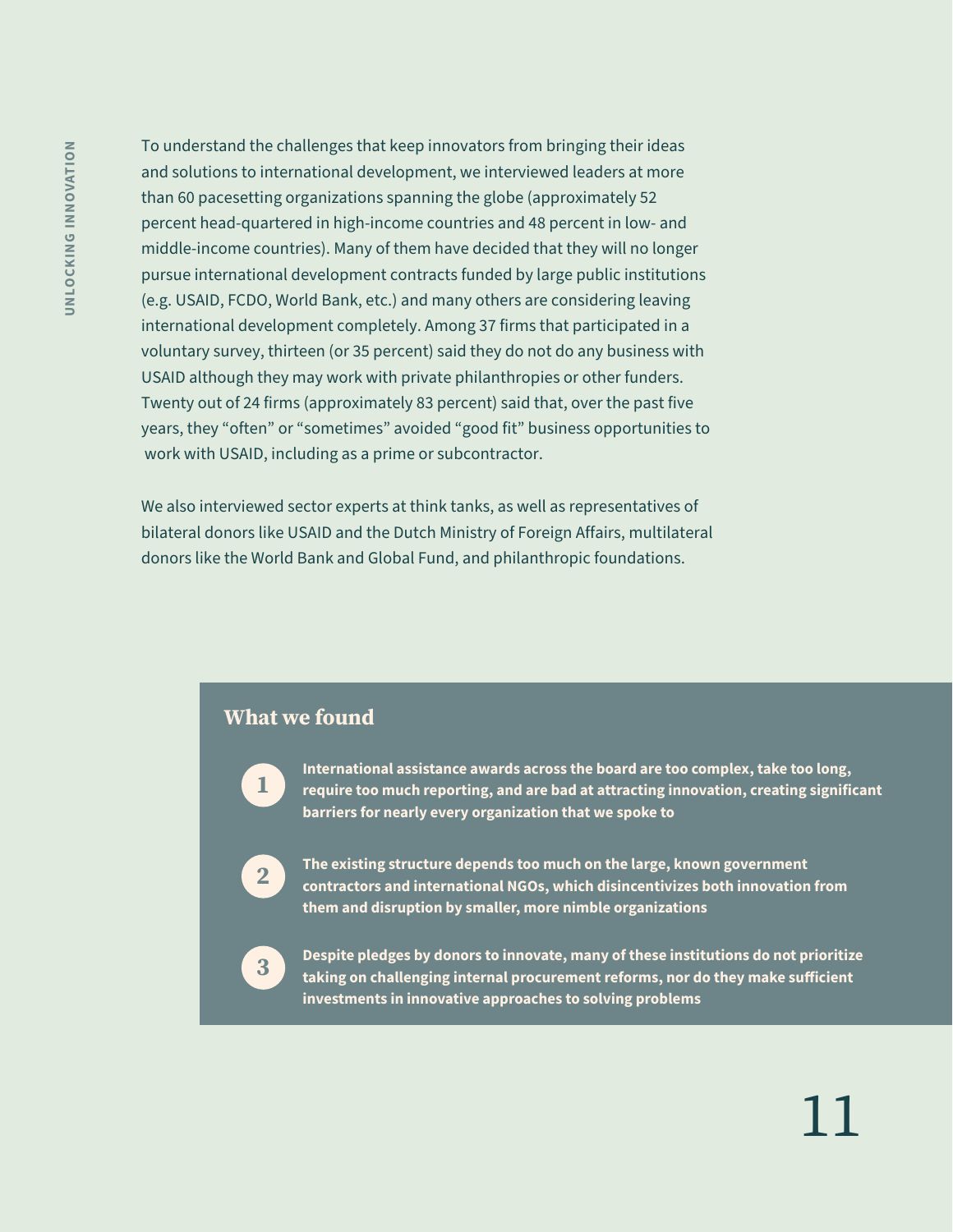UNLOCKING INNOVATION **UNLOCKING INNOVATION**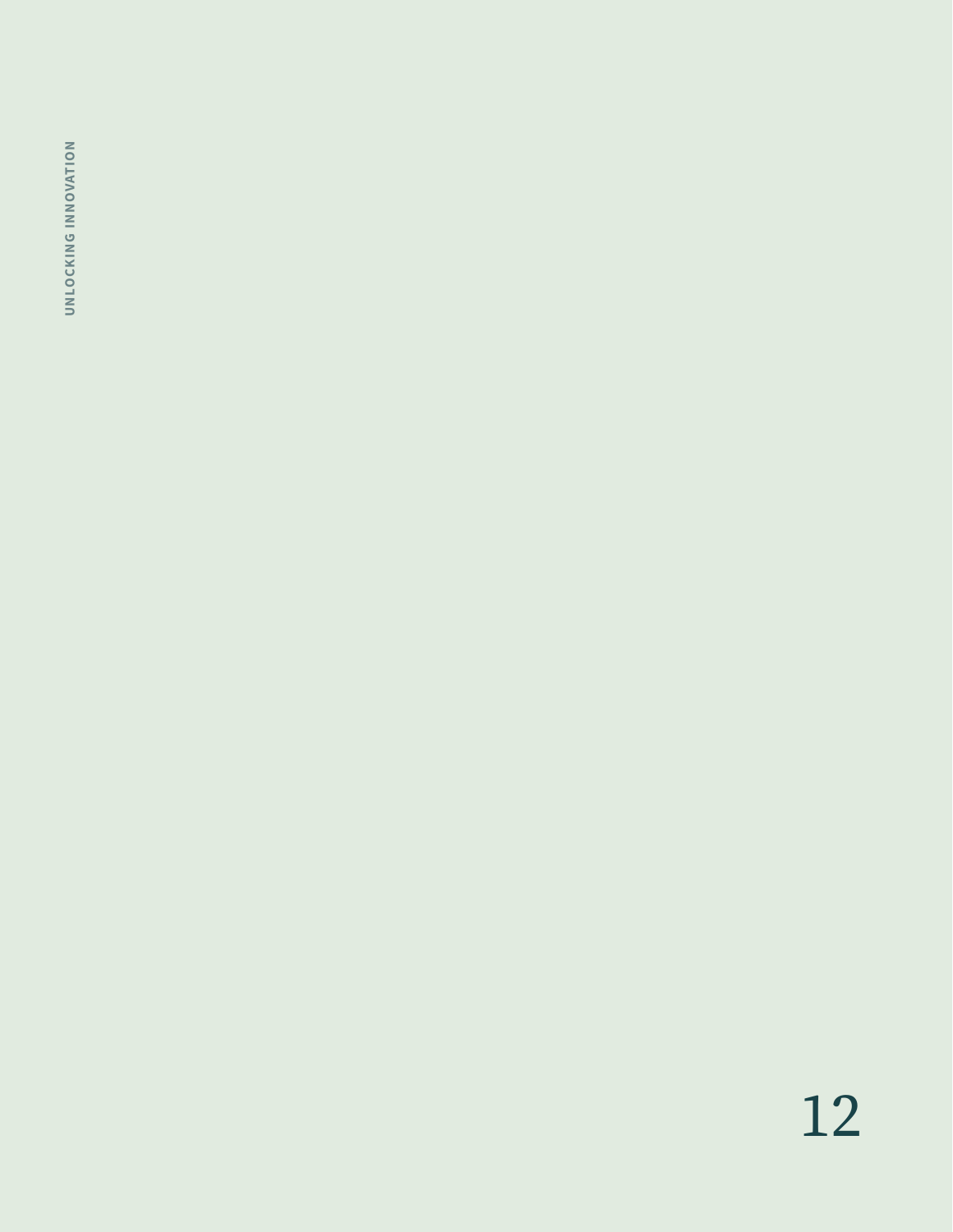<span id="page-12-0"></span>**International development grants and contracts are unnecessarily complex**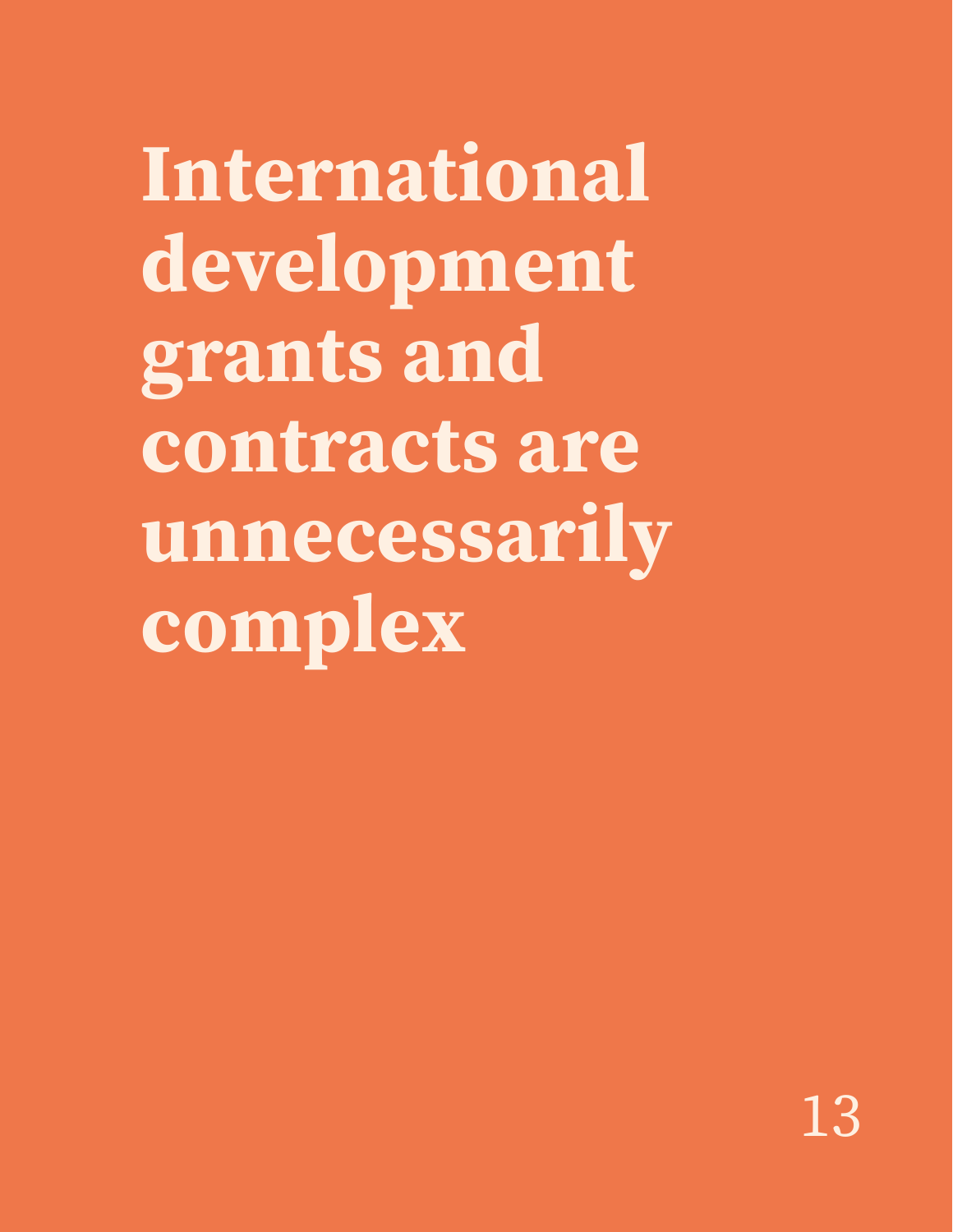## Donor awards are too big for all but legacy players

The Congressional allocation to USAID, the largest bilateral aid donor in the world, now stands at more than \$20 billion annually. A relatively small number of contracting officers are under enormous pressure to move huge amounts of taxpayers' money before the end of every fiscal year. The most efficient way for these officers to move money quickly is via mega-awards valued in the tens of millions, hundreds of millions, and even occasionally billions of dollars every year. One USAID official told us, "It takes me as much time to write a \$5 million award as it does a \$50 million one."

It is not just USAID awards that are massive. The trend is true across a number of other US government agencies, bilateral donors, foundations, and multilateral organizations. The World Bank nearly doubled its average project size from \$87 million in 2005-2007 to \$157 million in 2009-2010.

But as award sizes increase significantly, only a handful of large contractors and international NGOs have the capabilities (and financial management systems) to absorb them.

## <span id="page-13-0"></span>The application process is too complex

Even when donors have designed smaller awards to encourage partnership with for-profit and not-for-profit small- and medium-sized enterprises (SMEs), the human resource and financial cost to apply has tended to be extremely expensive and comes without any guarantee of funding.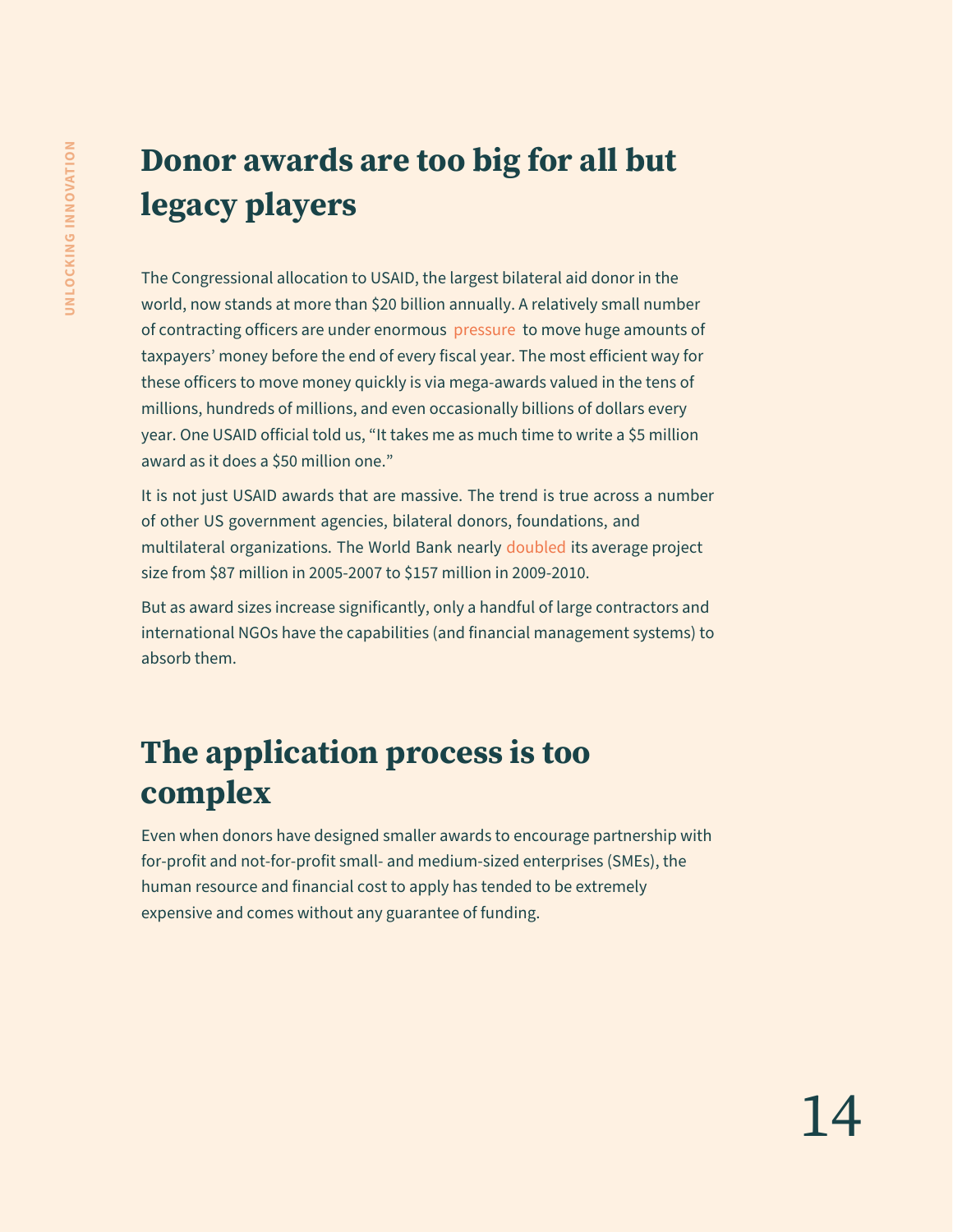Firms said that agencies affiliated with the US government required among the most significant investments just to apply. Multiple organizations reported that they invested more than \$200,000 just to compete for and comply with a traditional "cost-plus" USAID award.

### **Example costs just to apply for and comply with a** single "cost-plus" USAID contract



**Audits of multiple years of financial** statements, per USAID proposal requirements (\$40,000 to \$50,000)

**Proposal writers, business development** teams, and budget staff with specialized expertise writing USAID-compliant proposals (\$30,000 to \$50,000 per proposal) **Establishment of USAID-compliant** financial management systems and software licenses and accounting fees)

 $3<sup>1</sup>$ 

 $\overline{4}$ 

**Establishment of a Negotiated Indirect Cost Rate Agreement (NICRA) with the** federal government (\$30,000 to \$40,000 in consultant fees and staff time)

In addition, firms reported that complying with the US government's minimum application requirements takes considerable time. One organization told us that it took more than one year to get approved for what's called a "Negotiated Indirect Cost Agreement," or NICRA, even while working with a consultant who specializes in NICRA issues.

These obstacles come on top of the very long timelines that USAID itself takes to move from a call for proposals to ultimately disbursing funds for awarded work, a process that routinely takes more than one year. Most smaller organizations cannot afford such long, protracted procurement schedules.

Non-US firms face even more barriers because they are often subject to additional requirements such having a Non-US Organization Pre-Award Survey (NUPAS) executed in advance of receiving a grant.

Firms also said that long timelines of multilateral donors like Gavi, the Global Fund, and multilateral banks are impediments to working in global development. One executive said that it took his firm more than nine months to negotiate an agreement with Gavi because the proposed contract was caught up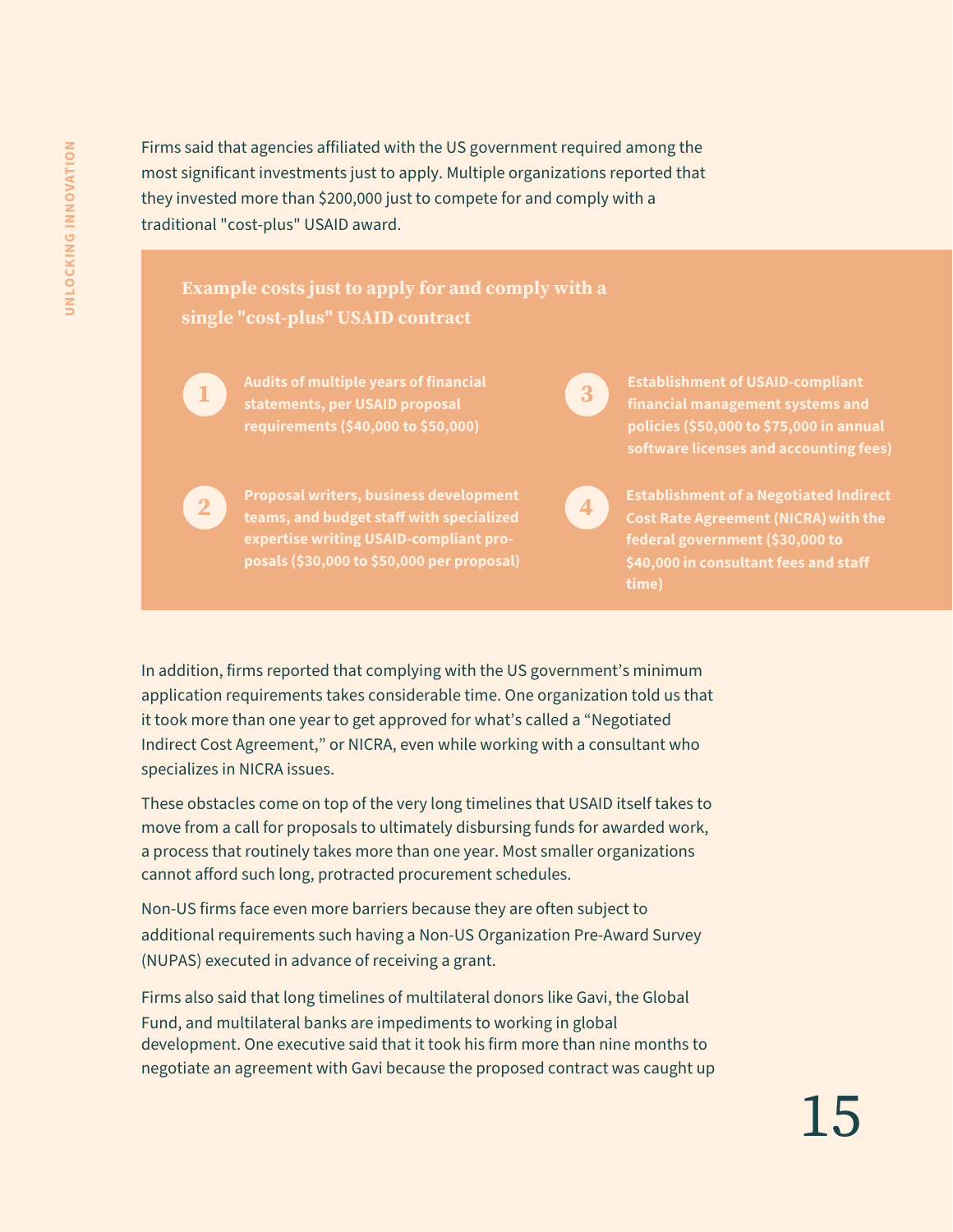in an "endless review" by Gavi's attorneys, risk management teams, and monitoring and evaluation committees. The contract also needed multiple signoffs by local government officials at various stages of negotiations. By the time Gavi headquarters finally approved the agreement, the senior officials inside the local health ministry who had initially championed the project were replaced, so the firm had to restart its country-level negotiations (at significant cost), effectively erasing the progress it made over a year to build local political support for the project.

"If the system doesn't change, we're all in trouble...The only groups that can sustain a business model [in global development] are the big contractors."

-Indian innovator, a 10+ year partner of Bill an Melinda Gates Foundation, USAID, & UNDP

### <span id="page-15-0"></span>**Processes that hinder results**

An overdependence on what are known as "cost-plus," "cost-reimbursable," and other funding models that pay for time and materials has led many donors over the years to an award structure that favors compliance over performance. But regulations set up to prevent theft or squandering of funds have become barriers to meaningful interventions. What seem in planning to be prudent approvals and gut checks have become in reality excessively complex processes that impede the actual work of development awards.

Firms said that USAID and other US government agency funders had among the most onerous requirements and the driving principle of their awards is compliance over performance. While these rules were written decades ago with the best intentions (to prevent fraud and abuse), many of them are now outdated and impede the ability of organizations to drive impact quickly.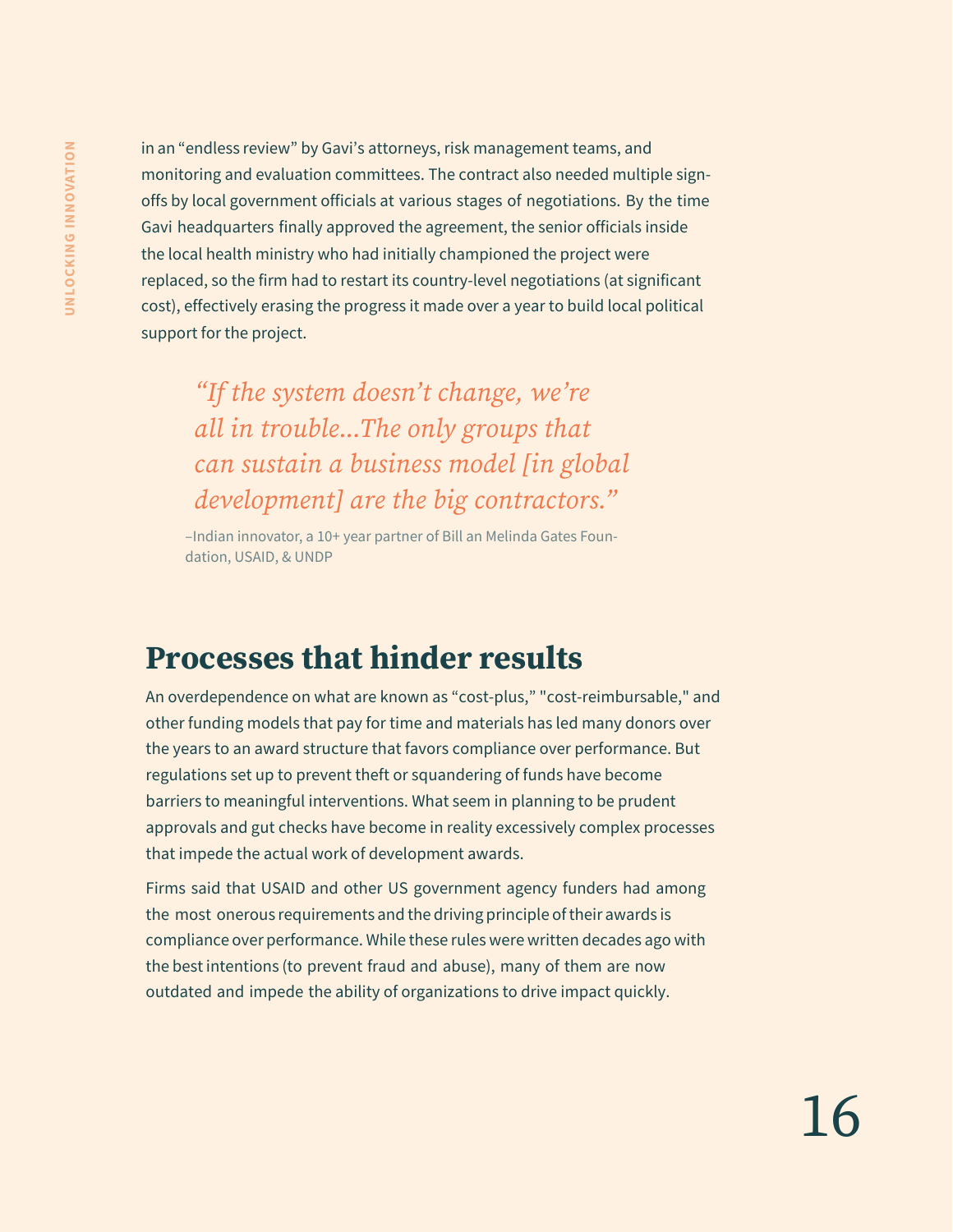Firms told us they typically spend between 20-40 percent of their time on activities associated with award compliance. Multiple organizations told us they had to hire additional staff just to manage the administrative components of US government awards.

Not-for-profit and for-profit firms also reported that these rules significantly increase their cost of doing business. For example, one CEO said that, because organizations must use multi-level approvals systems to track all purchases associated with US government-funded projects, "We have to spend \$50,000 a year just to use clunky software that exists for no other reason than to comply with rules."

Executives said that donors like the Dutch Ministry of Foreign Affairs, Children's Investment Fund Foundation (CIFF), and various other large philanthropic foundations had fewer reporting requirements, but did not experience higher levels of fraud or malfeasance. The Global Fund retains "Local Fund Agents" to monitor in-country projects to prevent against fraud, waste, and abuse, for example. According to these firms, many of those donor-funded projects also consistently delivered results that were superior to US government-funded initiatives. Moving to pay-for-results or pay-for-milestones models are also effective ways to incentivize good performance and also prevent fraud, waste, and abuse because the government only pays if the objective is achieved.

Multiple organizations said they wished that US government agencies replicated these more progressive donors' policies on award reporting and compliance. $<sup>1</sup>$ </sup>

Past and present officials inside of major donors like USAID told us that despite the red tape, forward-thinking contracting officers and lawyers are often still able to work within the existing rules to design innovative and resultsoriented awards. The problem is that there tend to be too few officers who know the rules inside and out. Many of these officials recommended that agencies like USAID set up Front Office units staffed by forward-thinking officers who can lead internal reform efforts and serve as a sounding board for other agency staff who want to try something new or innovative.

17

1 Many philanthropies present their own challenges, however, firms said. Few offer fees, or the potential to generate a profit, for example, which disincentives many organizations with innovative solutions from working with these funders. Not enough offer "unrestricted" funding, others pointed out.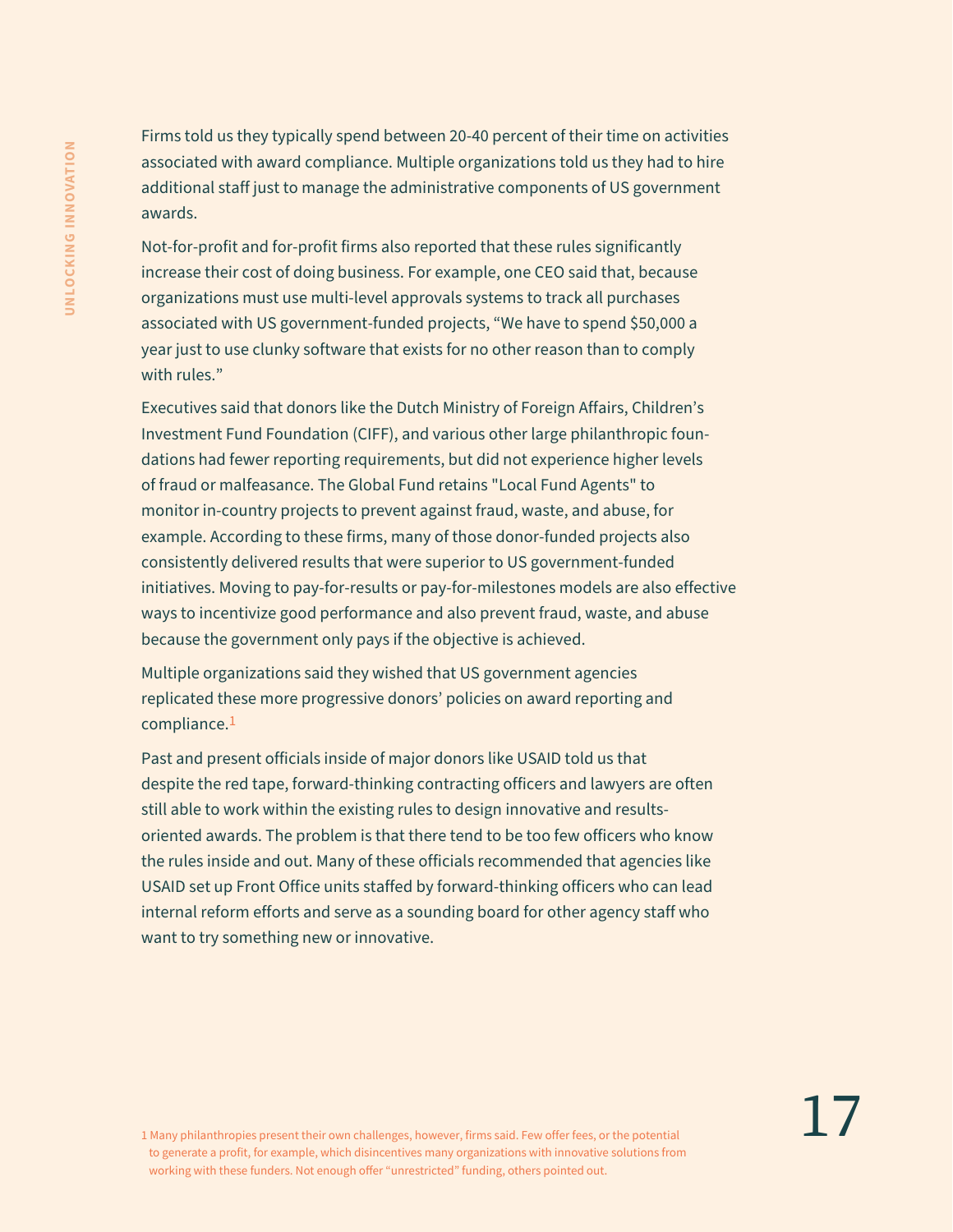<span id="page-17-0"></span>The system is too dependent on too few organizations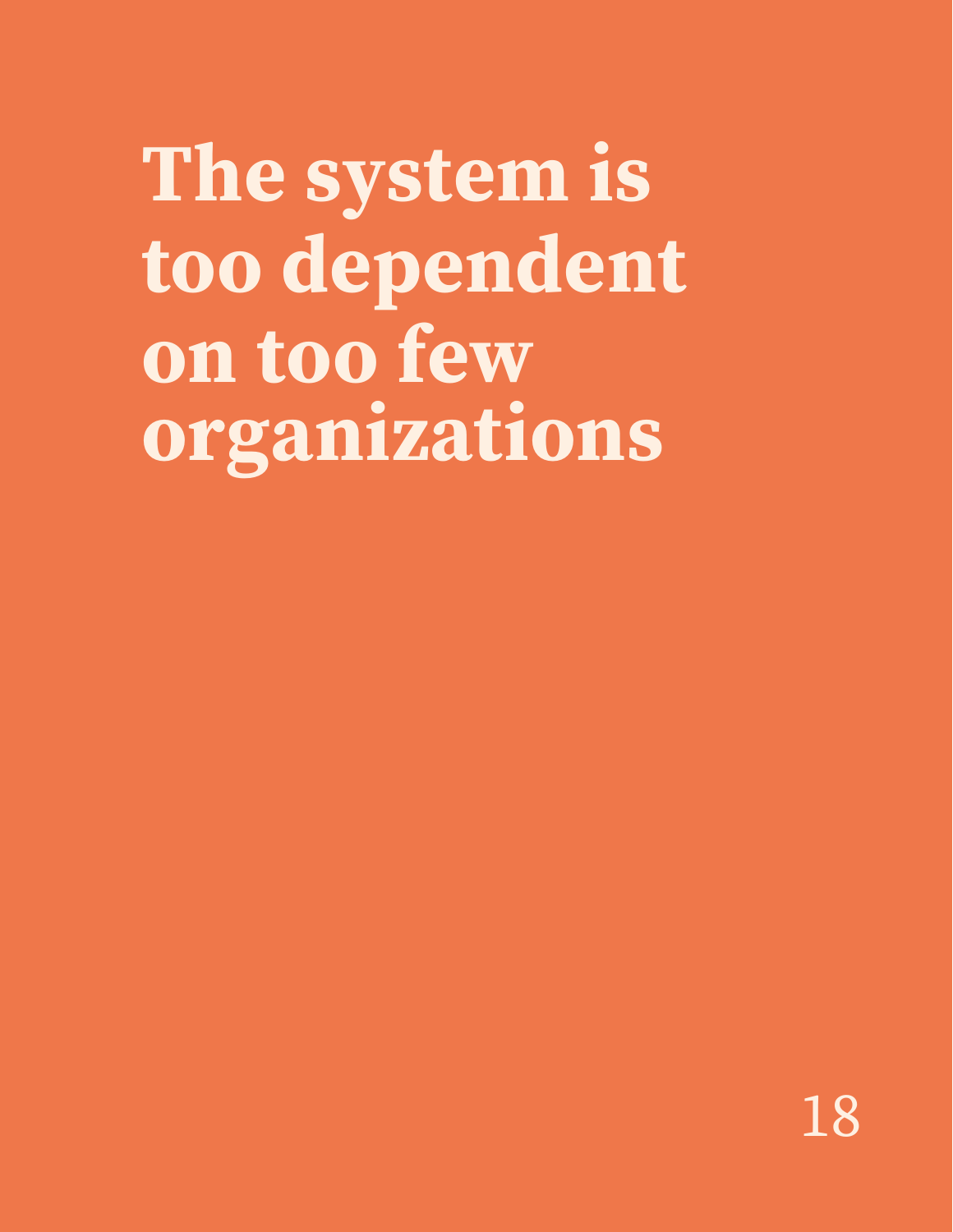## **Contract and grant design makes it** extremely difficult for non-legacy players to win awards

Given that being a prime contractor is just not possible for most non-legacy partners, smaller innovators are usually relegated to subawards. This creates a unique set of challenges to working with global development funders, in part, because the innovator is subject to timelines set and implemented by their primes - not the donor or the country.

Subcontracting also comes with a significant need for upfront capital. Up to ten large primes may invite a smaller organization to join their consortia. Since smaller organizations have no way of knowing which large prime will ultimately win the award, many opt to join the proposals of as many of these larger firms as possible. But each proposal comes with a compliance burden and budget negotiations. However, once the award is announced, the donor agency signs the contractual agreement with the prime only. There is no promise that work, and therefore funding, will flow to the subpartners. As a result, a smaller organization included in a winning proposal needs to do *another* round of business development (often including with the in-country partners like local government ministries) to ensure they are included in the final work plan. But it's often the case that the primes cut the subpartners out of the deal, a risk that discourages many innovators from pursuing public funding in the first place.<sup>2</sup> One CEO said that, in his experience, many big firms include lots of small innovators in their proposed consortia as "bid candy" for donors who will evaluate the proposals. But as soon as the contract or grant is awarded, the incentive structure changes completely. Fourteen out of 19 firms (or nearly 74 percent) reported that, over the last five years, they were "often," "very often," or "always" awarded less by larger prime contractors than what they were promised at the teaming and proposal stage.

Because the most innovative organizations that work in development are typically small or medium-sized organizations, this business practice is one of the brick walls that keep game-changing innovation from international development awards.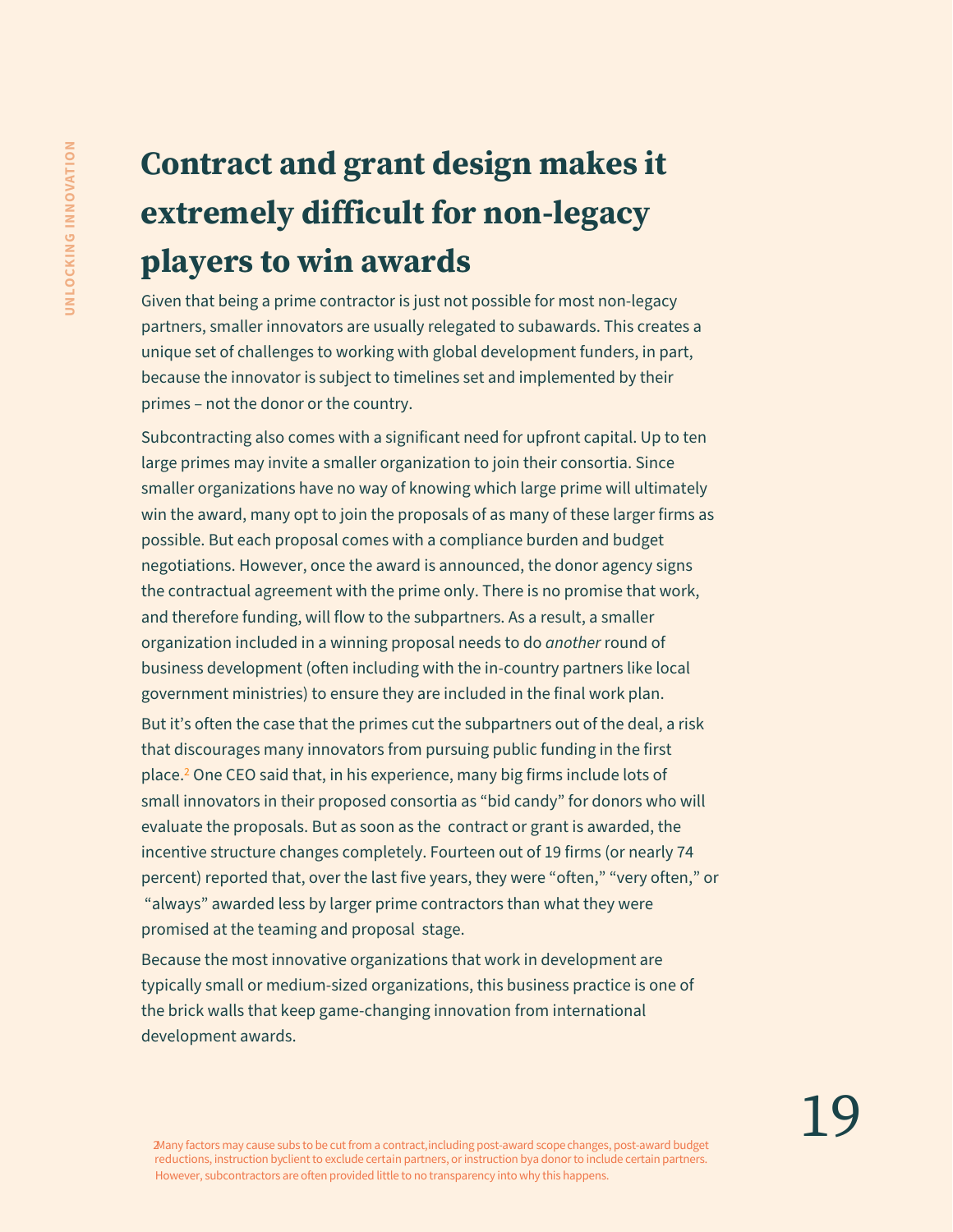Poor prime-sub contracting behavior can continue without checks because 19 out of 23 firms (or approximately 83 percent) surveyed felt there would be no recourse, so would not report being cut out of awards to the donor. International development is a relatively small community, and the primes ultimately control the money that goes to the smaller organizations. Firms said that they either feared reprisals or they lacked the staff time and capacity to lodge a formal complaint.

One small business based in Kenya told us that they were recently invited to join a consortium and would be treated as a "major sub-partner" in exchange for signing an "exclusive" agreement. As a result, they provided very specific information about personality politics and the biggest opportunities to drive impact inside a relevant government ministry. This intelligence was vital to demonstrating the technical expertise needed to execute the project and no doubt contributed to a successful bid. But the smaller firm was eliminated from the proposal for what the prime contractor said were budgetary reasons. "There is nothing we can do when that happens. We have zero recourse," the firm's CEO au blot

While these kinds of contracting dynamics occur most frequently on US government-funded projects, especially on USAID initiatives, firms reported that similar dynamics also occur on World Bank, FCDO (formerly DFID), and occasionally on large foundation-funded work.

Many firms pointed out they have also had good experiences working with some larger partners - the sector is not monolithic - but they added it was too hard to know at the outset what the experience would be like, especially for those SMEs that do not have deep networks into the traditional development community or years of experience competing as a subpartner on tendered awards.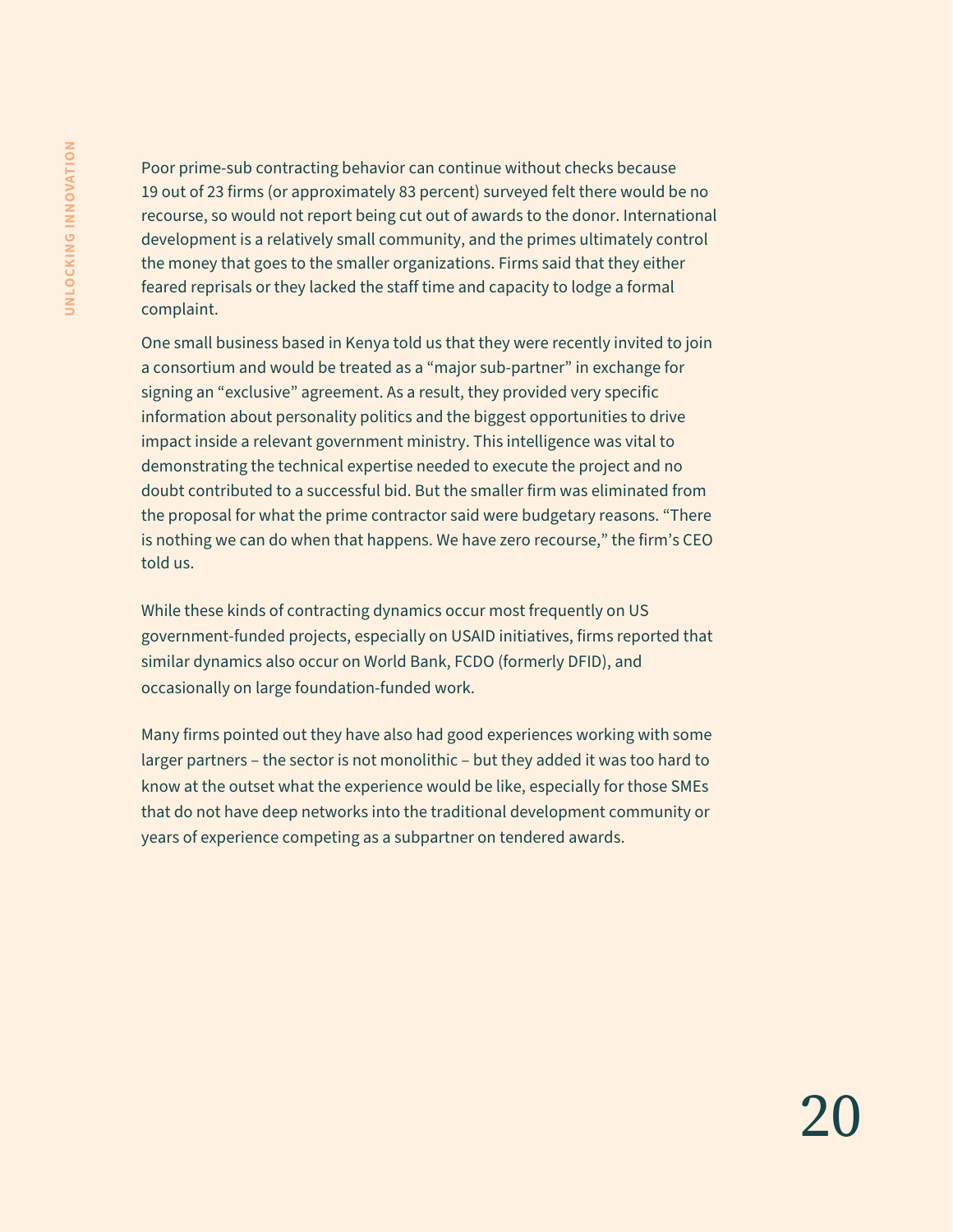### Limited transparency is also a barrier

For those organizations that still do decide to participate as a subpartner, their limited networks to legacy contractor networks was also cited as a barrier. When a donor publishes a tender for a large award, SMEs know that a small subset of organizations will likely put together consortia to submit a proposal. What they don't know is which companies or international NGOs will submit bids or who within those firms will lead the proposal process. Too much of getting listed on consortia proposals is based on "who you know."

<span id="page-20-0"></span>Since so many of the larger legacy partners have thousands of employees, it can be difficult for SMEs that have not historically worked with them to know who to contact, problems that could be resolved if there were more transparency requirements, such as if donors required that larger partners publicly register their intent to bid for an award, along with an appropriate point of contact.

## **Even work targeted for smaller firms** often goes to larger ones

Many donors have created "local awards" and other specialized programs to enable a wider selection of organizations to compete. These are specifically designed to encourage a wider variety of partners: for example, more locallybased firms with a vested interest in the results of the work. And yet, firm leaders told us that many of the world's largest government contractors and international NGOs have set up smaller firms or foreign versions of themselves and often compete for these programs against truly indigenous ones, effectively squeezing opportunities for the organizations these programs were initially designed to attract. These spin-offs are typically led or managed by the larger organization, governed by it, and have access to its human and financial capital including staff expertise in proposal writing and compliance.

The result is that money intended to increase the number and diversity of contractors and attract innovation does neither.

> "If we don't see changes soon, we're out... We are so disenchanted with this sector. We are losing our ability to work in it."

-Kenyan innovator, a 10+ year partner of BMGF, USAID, & **FCDO**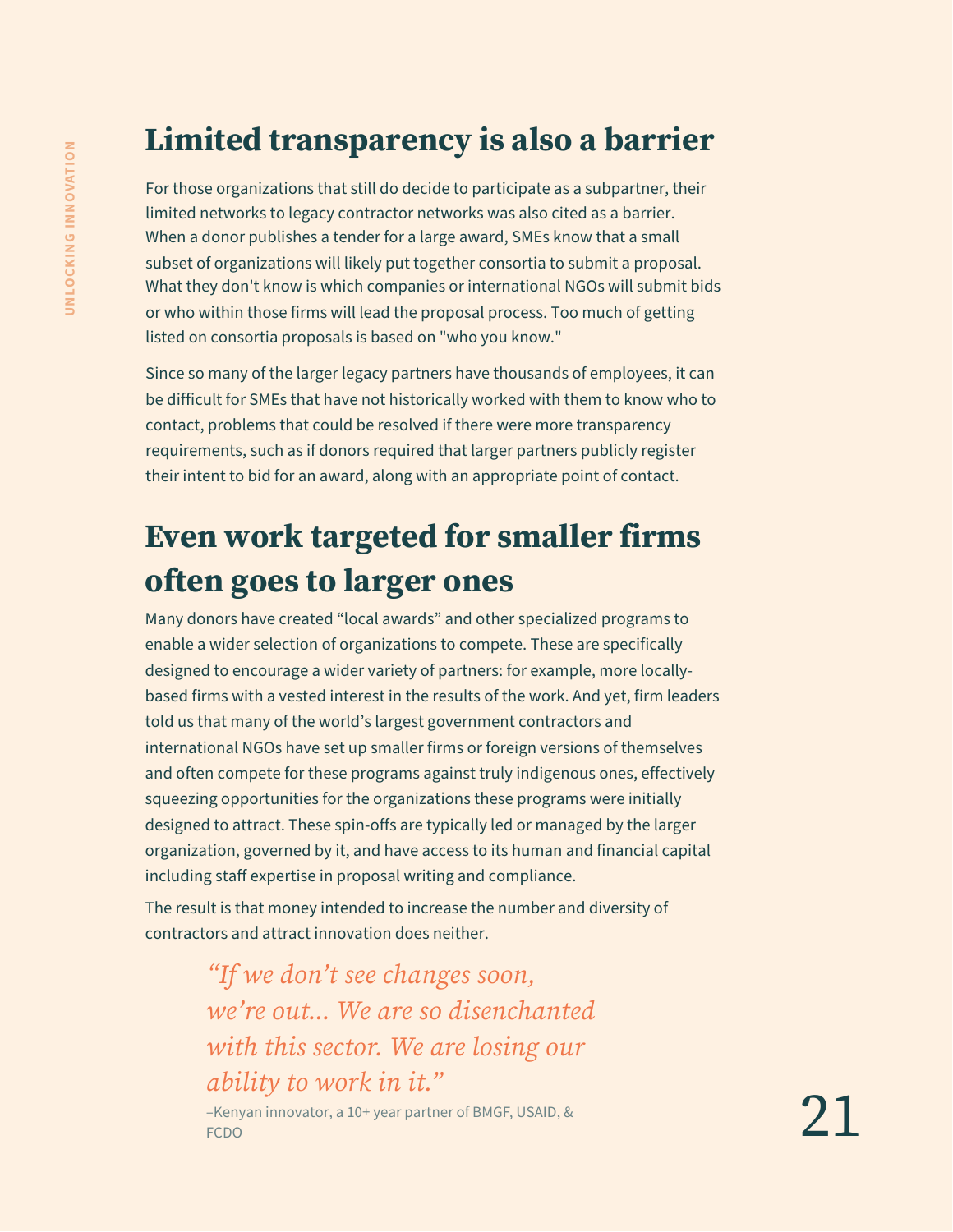Firms noted some optimism about new initiatives at USAID like the New Partners Initiative, USAID Administrator Samantha Power's plan to direct more funding to "local" organizations, and experiments with co-creation, which put smaller partners and primes in front of USAID contracting officers at the stage of proposal development, but said it was too early to tell whether these initiatives will be successful. USAID has in the past also tasked large prime contractors and international NGOs with managing these new initiatives - and often put these larger partners in the position of choosing which smaller partners to invite to cocreation exercises - so most of the smaller organizations we spoke to said they were skeptical these initiatives would lead to long-lasting change.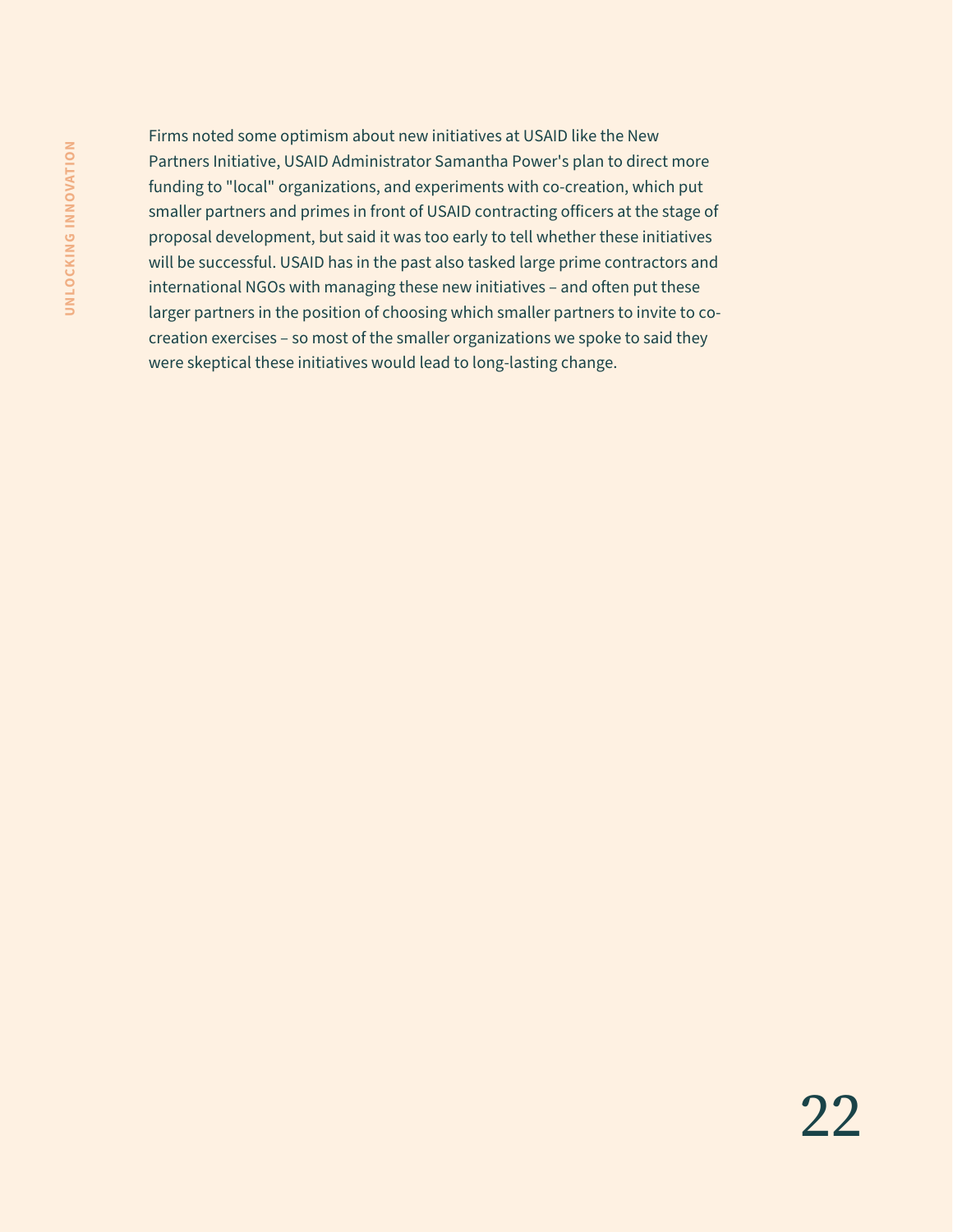<span id="page-22-0"></span>**Donor models not built to scale innovations, especially those that use technology**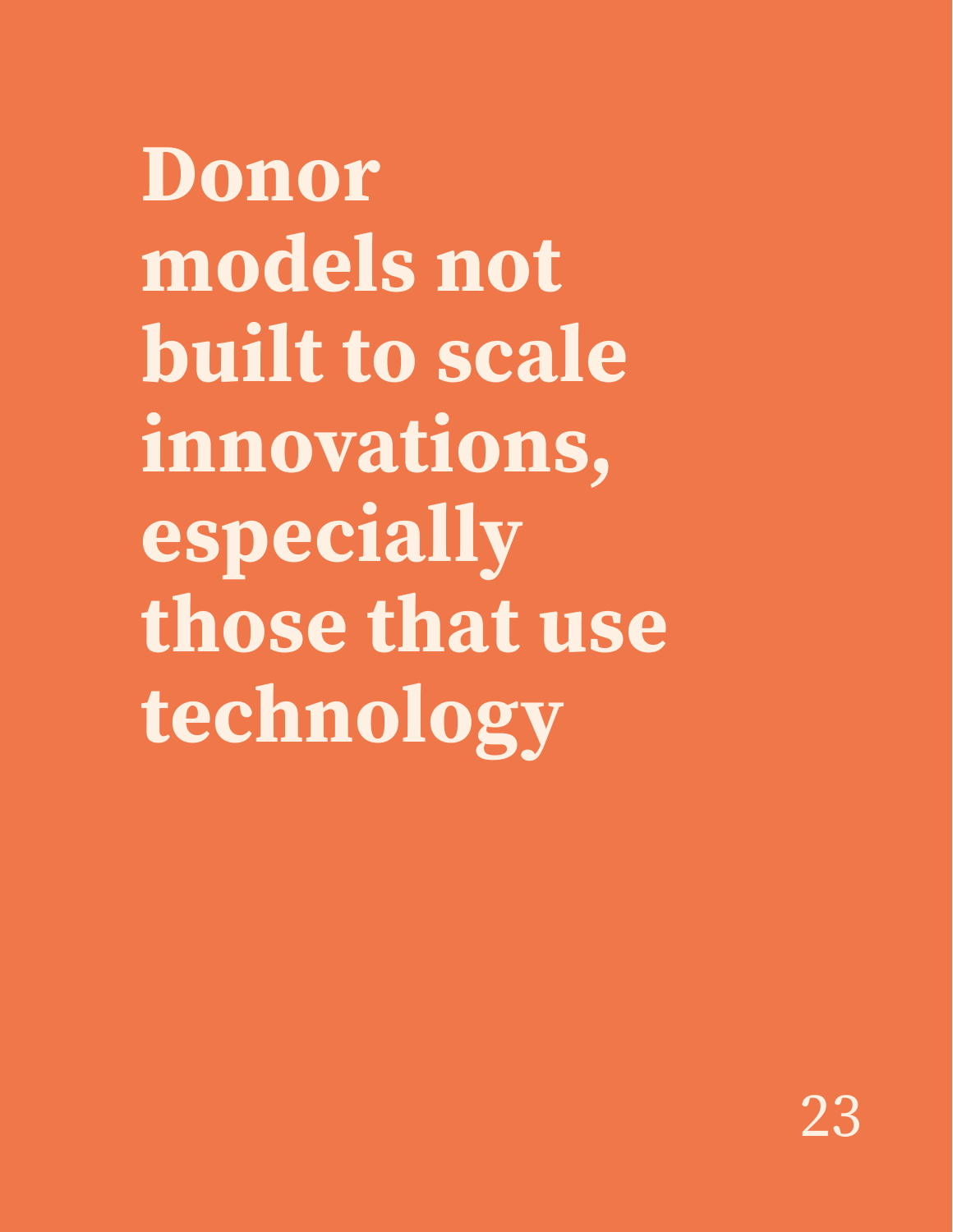"Not only are donors making it impossible for private sector innovators to break into the space at any meaningful scale, aid models are disincentivizing the adoption of new technologies that can have a significant impact on development in favor

of outdated models."

- Silicon Valley innovator, a 7+ year partner of Gavi, BMGF, and other funders

The development sector would benefit from the meaningful participation of innovators whose approach to development is significantly different from the approach that has been the norm for decades. Increasing the use of new and innovative technologies would have an outsized impact. But to attract technology solutions to global development challenges, one health technology executive told us, "Pretty much everything needs to change."

First, funding for technology interventions is wholly insufficient, nearly every firm told us. Multiple organizations said that donors are comfortable funding a pilot, but they are rarely reliable for the scale-up of the ones that prove successful (this is also true of non-technology innovations). However, when donors do agree to scale-ups, the funding takes so long to materialize (if at all) that small innovators get stuck in predictable "Valleys of Death" where they either need bear the costs themselves or leave the market (also true of non-technology innovations).

Second, donors too often bury technology investments in larger solicitations, treating them as small components rather than game-changing innovations. This inhibits systems-level impact.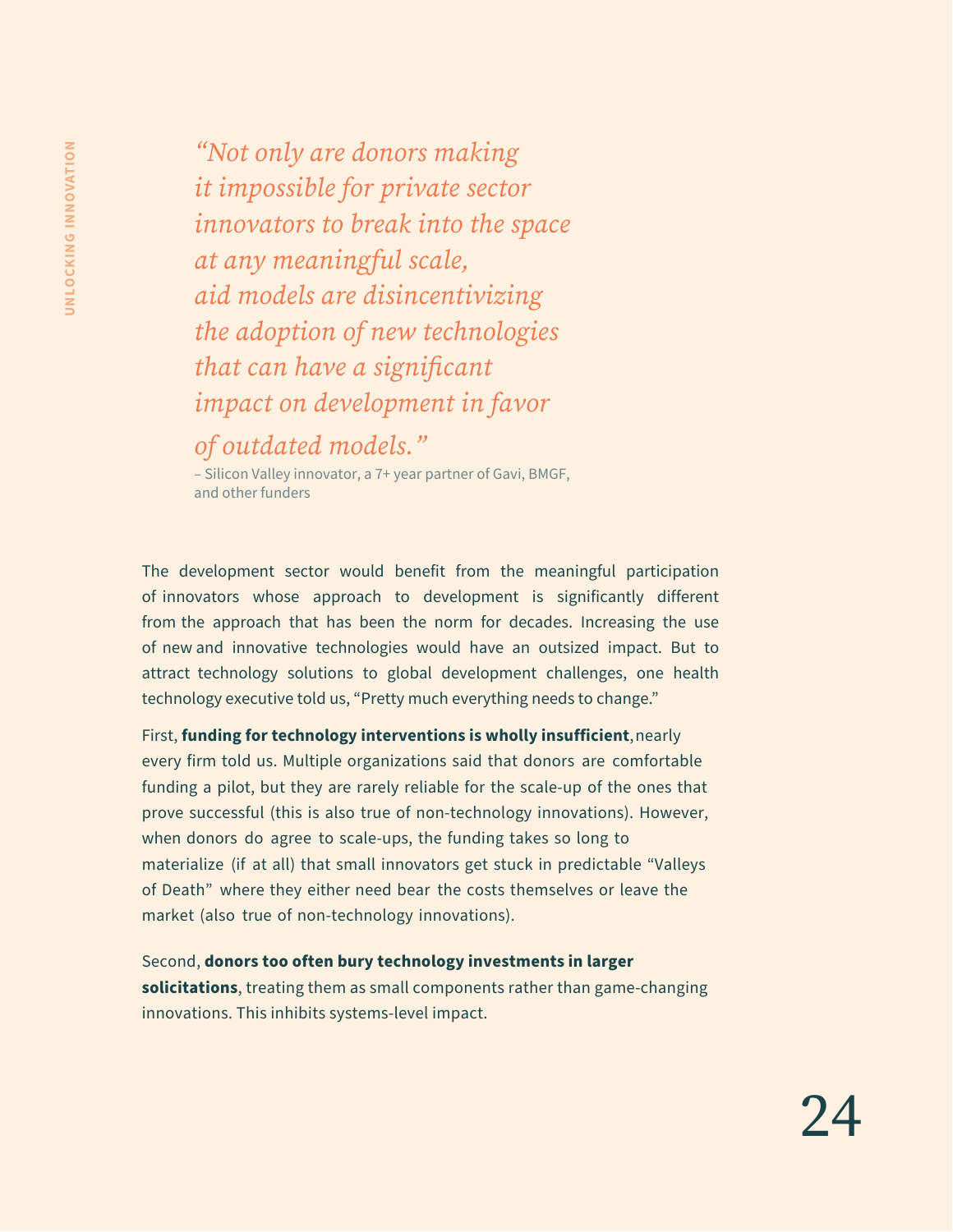Many scalable technologies could benefit multiple sectors, such as data analytics, artificial intelligence, alternative building materials, crop insurance, weather prediction, and hardware such as advanced sensors, drones, and medical technology. But because donors treat tech as a tool to support a specific project, donors routinely finance a proliferation of innovations, all operating at relatively small scale and in silos (often leading to pilot fatigue). Donors' current approach also prevents them from financing solutions that may be too expensive for any one specific project or donor, but would be affordable if they pooled their technology funding across programs or donors.

Treating technology as a secondary concern almost always means that tech firms are often project-managed by large contractors that do not understand their business models, design processes, or have insufficient advanced sciences or technology expertise and therefore set unrealistic and unfair expectations. For example, one organization said they expected to spend 18 months developing a working software solution for a government ministry, taking into account the need for regular user feedback and design iteration, but their prime gave them just four months because they waited to engage that firm until year four of a five-year contract.

#### Third, donors that are in a position to fund potentially transformative technology innovation and "moonshots" tend to have a low tolerance

for risk. The firms we surveyed made the point that venture capital firms expect the vast majority of their investments to fail, yet continue to make big bets because the few that break through can change the world. They often don't expect their portfolio companies to turn a profit until their tenth year in business. Yet donors like USAID and UNICEF, which explicitly advertise funding for new and potentially groundbreaking innovations, rarely take chances on "moonshot" ideas or invest serious research and development resources.

While many donors have set up innovation units to test and scale new technologies and other game-changing innovations, these offices tend to have extremely limited resources. USAID's Development Innovation Ventures (DIV) unit returns a \$17 social benefit for every \$1 invested, for example, but its annual budget amounts to just 0.1 percent of USAID's overall spending.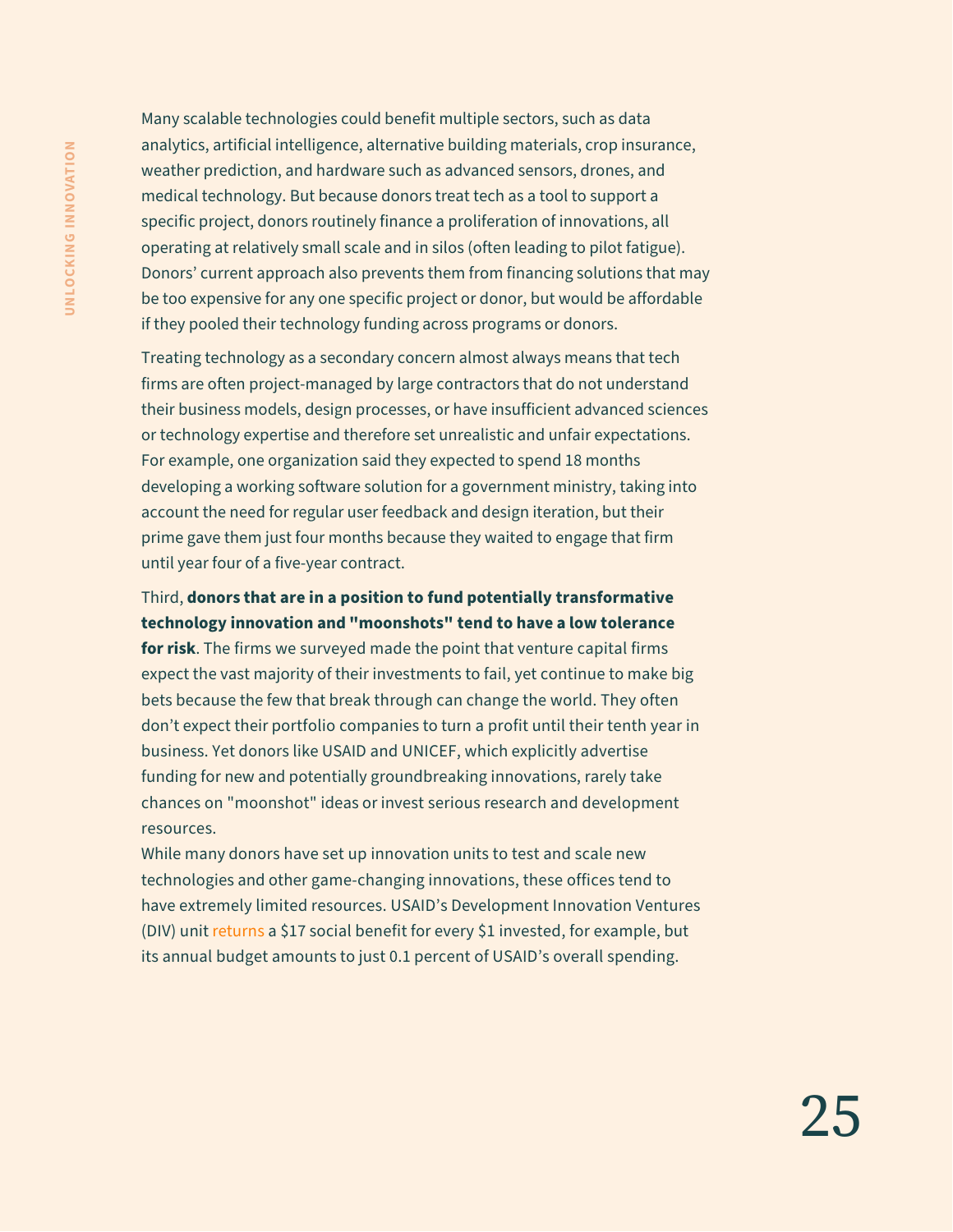By comparison, in the United States, the average R&D budget accounts for 4.4 percent across all industries, with some sectors investing more than 25 percent of their total revenue on R&D.

Donor innovation programs also tend not to be well-integrated with the rest of donor agencies, either, so that even if a new idea performs well at a pilot stage, it can rarely access additional agency resources to bring it to scale.

Nor do major donors tend to make routine use of "demand-pull" mechanisms like Advanced Market Commitments or innovation prizes to spur private and public sector R&D investments to achieve the SDGs, like the US Government did to incentivize the production of Covid-19 vaccines by promising to buy successful vaccine candidates. Such incentives could stimulate large outside public and private sector R&D in innovations related to off-the-grid energy, satellite monitoring for rainforest conversation, and new tuberculosis treatments, for example - and at little risk to the government because the government only funds what works.

Fourth, SMEs also reported that donors too often try to define how firms should solve technology problems in the RFPs, but this practice discourages many organizations from submitting proposals in the first place. One executive explained:

"The donors put all the consultants in a room and create a giant checklist of democratically-collected needs for the [technology] project. This results in 'Frankenstein' RFPs for highly customized software that do everything under the sun. But the best technology solutions are typically already available off-the-shelf and just need to be adapted to the client's specific needs. Or, new solutions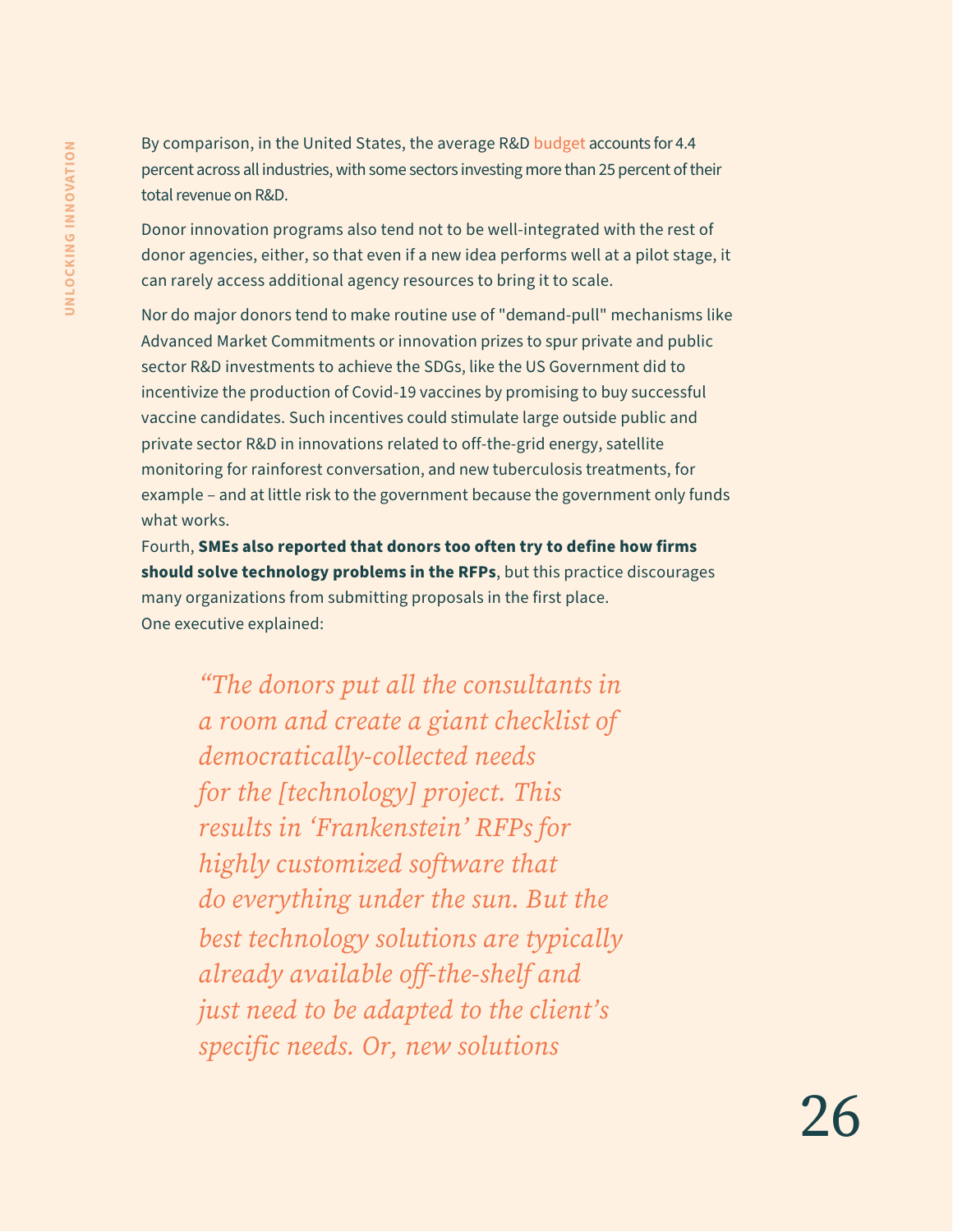UNLOCKING INNOVATION

may need to be built, but it should be done in an iterative and usercentric way. Inputs should be defined by the users and these needs will change over time, so the donors should stop baking all the requirements into the RFP on day one."

#### Fifth, many technology companies' business models are based on recouping their significant (often in the millions of dollars) R&D investments via

licensing fees or fixed-price contracts. However large international assistance funders historically do not pay for "repeatable expenses." They also often structure contracts using what are known as "cost-plus" or "cost-reimbursable" methods, meaning the donors will only pay for the number of hours a set number of people worked on a project. But as multiple technology firm executives pointed out, this is anathema to their business models, and effectively eliminates opportunities for technology companies to ever recoup their investments, which further discourages private sector technology innovators from working in global development.

Given that many hardware and software innovations can support many projects at once, technology companies can simultaneously support multiple countries without hiring new staff. For example, a software engineer can build a single application that can be used by anyone and anywhere, no matter whether the users of that software sit in Bangladesh, Rwanda, or Guatemala. However, costreimbursable rules stipulate that separate people must work on each project, so these regulations make it excessively complex (and in many cases, impossible) for technology or technology-enabled firms to legitimately account for who worked on which project. Using a cost-reimbursable model, who should pay for that software engineer's time? The donor for the project in Bangladesh? Or the one for Rwanda? Or Guatemala? Paying for licenses or fixed-price awards that paid against results delivered would be much more straightforward, executives said.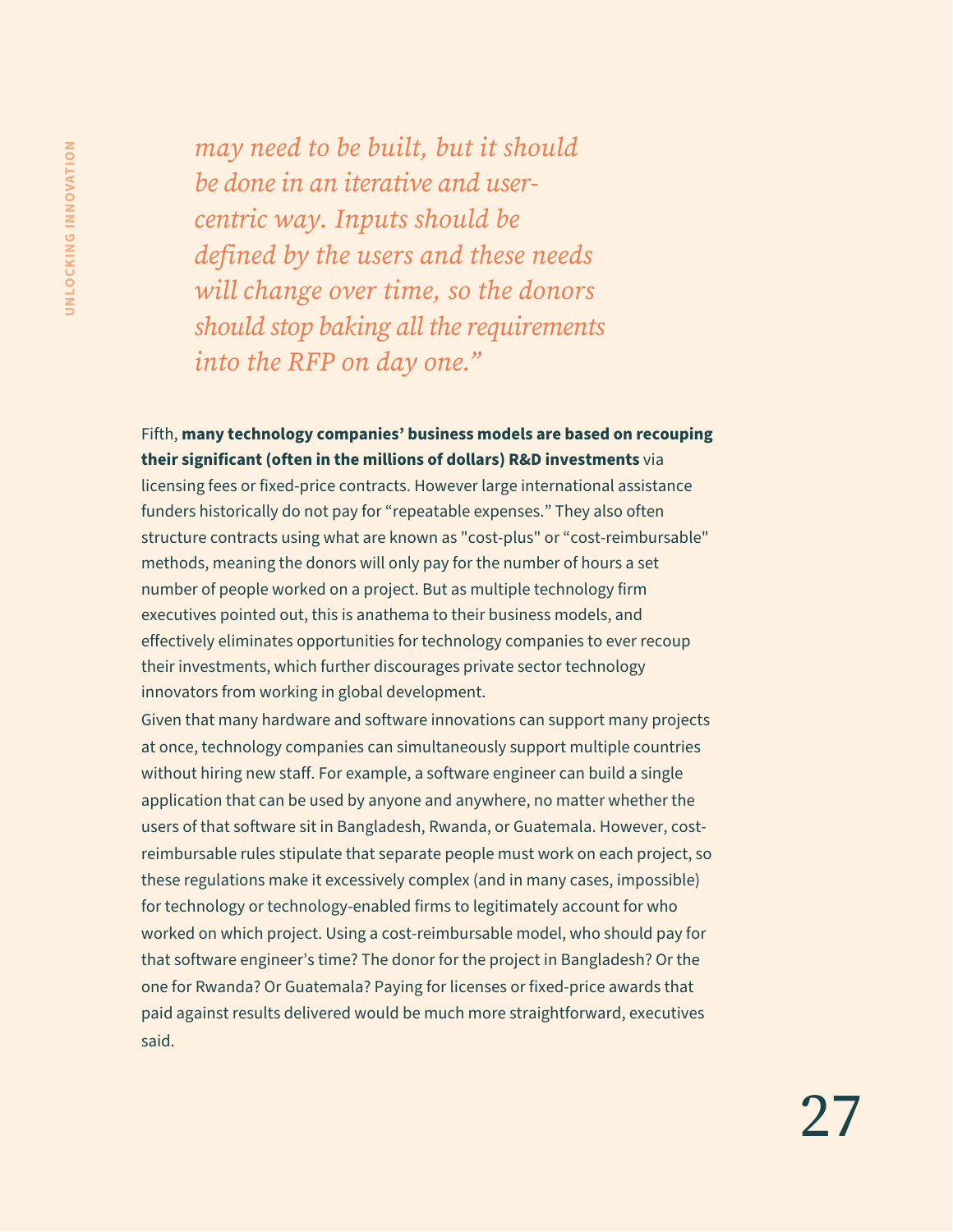Firms told us that cost-reimbursable models can be advantageous in certain limited cases, for example to fund R&D (where you do need people working on a new problem), for scoping activities in anticipation of working on a larger contract, or to offset some of the non-technical financial costs and risks for SMEs that work in fragile environments. But cost-reimbursable methods of payment is a particularly bad model to scale technology interventions. Further, given the additional compliance headaches that come with working with cost-reimbursable methods, many firms said they would still prefer to structure R&D and scoping work using fixed-price awards where payment can be triggered upon delivery of agreed-upon milestones.

To scale technology innovations, in addition to using fixed-price awards, officials should also consider paying for licenses, firms said<sup>4</sup>. Then, stop asking firms to calculate how they arrive at their final license cost because it won't be possible to generate an accurate number without looking at the years of investment it took to build the underlying software or hardware. Like the private sector, donors should be able to evaluate whether the price quoted in the proposal is worth the investment or not. "It's not like if you wanted to use Word you'd ask Microsoft how many software engineers they plan on using for the project. No, Microsoft has already made investments to build Word and they make their money back by selling a license," one firm executive pointed out.

Finally, international assistance has traditionally avoided purchasing from for- profit companies, even though private sector players often offer cutting-edge solutions, especially in the technology sector. As one SME executive explained, "Donors bemoan that private capital is soulless because it won't invest in development (and innovators get shamed for having raised funding), but the reality is, there would be tons of money pouring into development if the donors would stop distorting the market... and create pathways for sustainable business models to succeed."

Not-for-profit and for-profit SME executives also pointed out that donors have also resisted acquiring services or technology from firms that sell proprietary solutions. One firm told us that, for many donors, non-open-source solutions are seen as a red flag, even though many commercially-available, off-the-shelf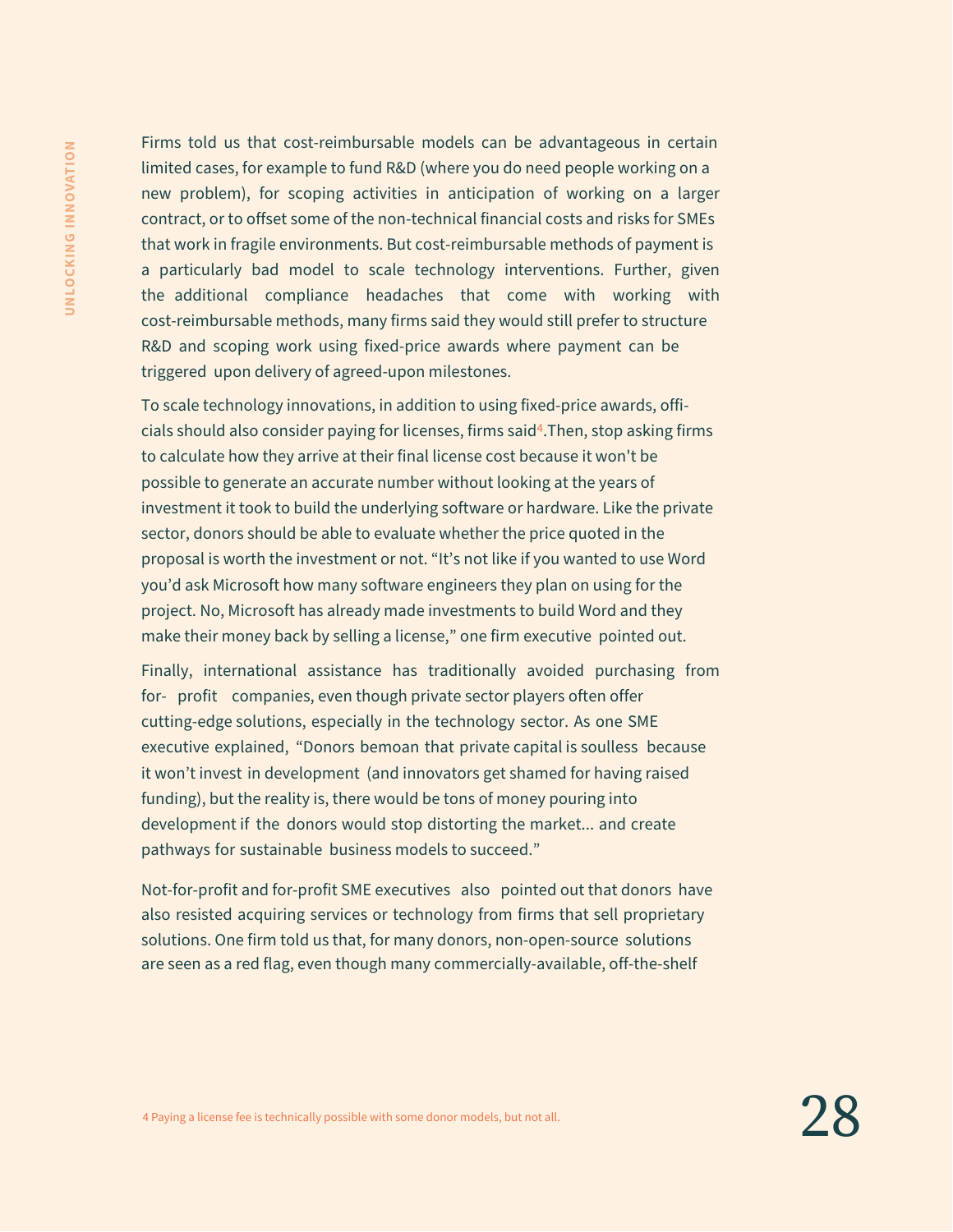UNLOCKING INNOVATION

solutions have already been tested, are globally compatible, and quickly implementable, meaning lower startup costs and faster results. When lowincome governments say they want to use commercial software and the donors refuse, this signals to the country that "the donor knows better than you do," one firm executive said.

Another added, "Both innovators and the donors need to acknowledge a mixed approach consisting of open source and commercial software is perfectly workable. The notion that everything must be open source is naive...It ignores not only innovative firms, but puts a reliance on projects that may not be adequately funded to scale, be secure, and offer the necessary support if it becomes popular. In the last 10 years, multiple times, major security flaws in software that affected half the Internet was free and open source. It was also maintained by teams sometimes as small as 2-3 people. Commercial software doesn't have that issue... A hybrid approach that leverages best fit-for-purpose software, whether open source or commercial, can be the best approach."

There are many excellent open-source solutions available - and donors should continue to fund global public goods and open source implementations when a country signals its desire to use them - but donors should stop applying a "one size fits all" approach and instead listen more to what countries want to use, firms said.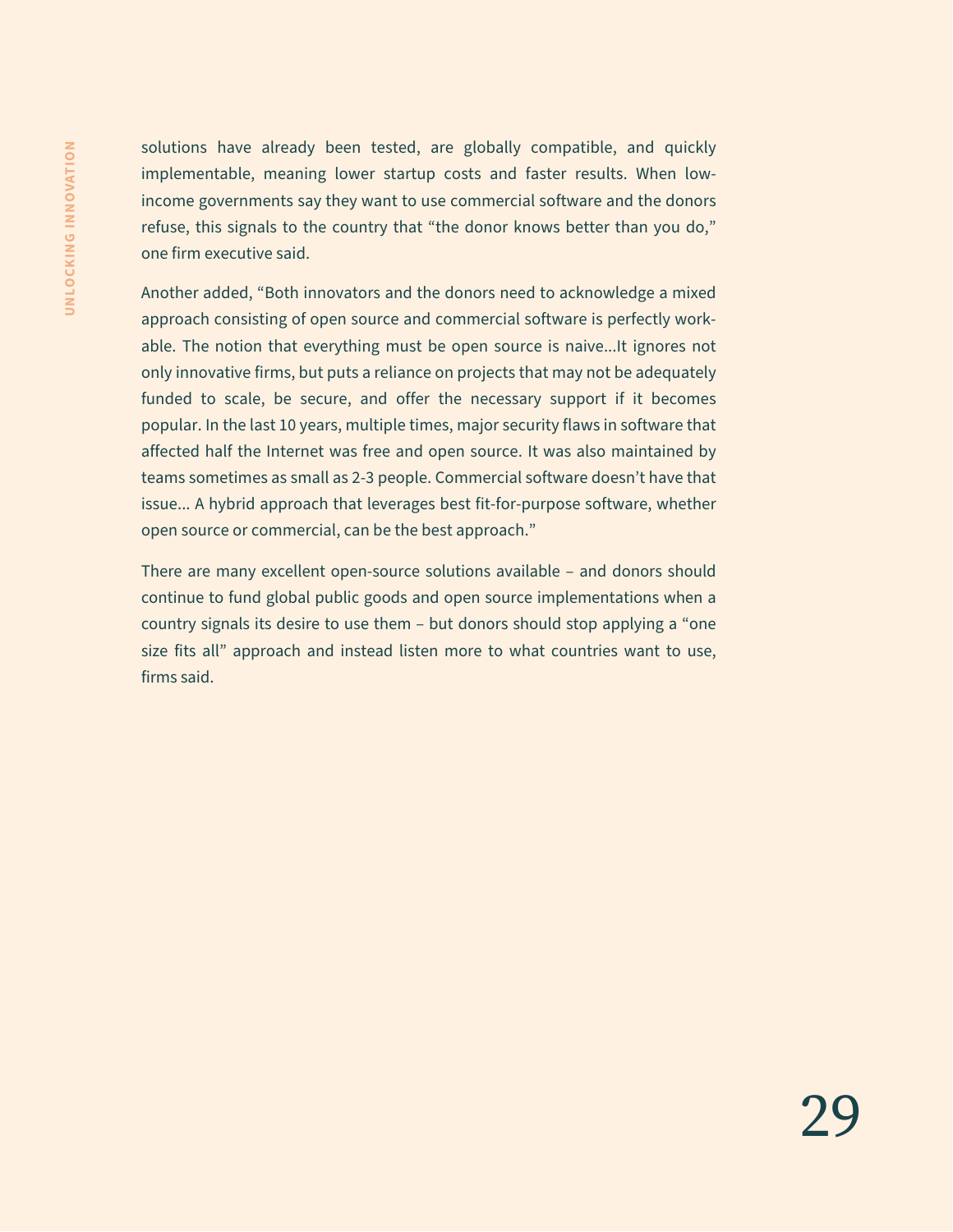<span id="page-29-0"></span>**Solutions that invite innovation**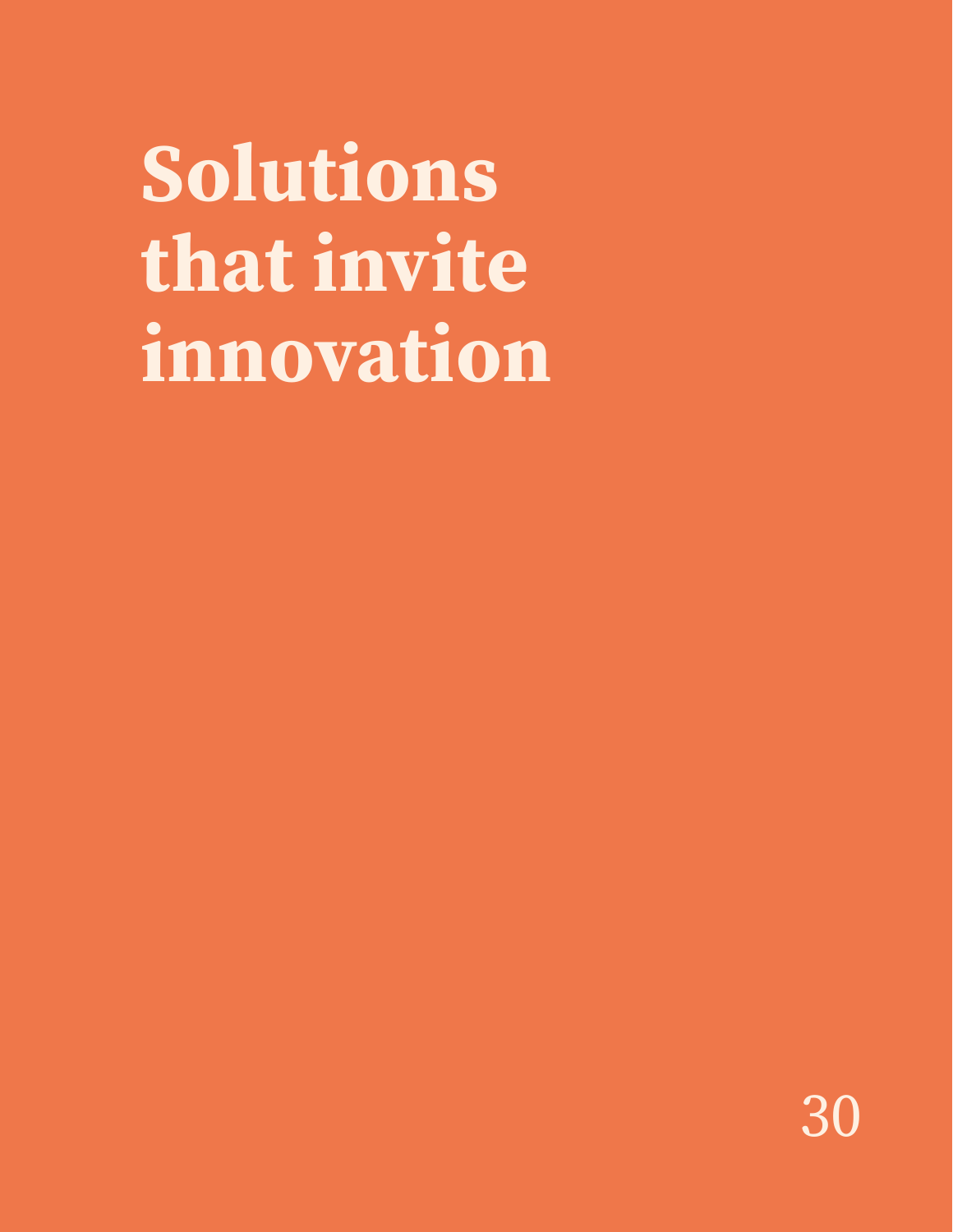"If the donors approach climate change the same way that they have approached global health, there's no way that the sector will be able to innovate at the speed that it needs to."

-Silicon Valley innovator, a 6+ year partner of BMGF, **USAID & World Bank** 

Many donors' models are broken. The calcification of international assistance stymies attempts by donors and governments to get their arms around global warming, humanitarian crises, and other development challenges.

While a handful of private, philanthropic foundations have made it easier for small innovators and local organizations to work in global development, more and more public money is going to fewer and fewer large contractors and international NGOs. As a consequence, innovators are leaving global development. And many others choose to never enter in the first place.

The ability to apply new innovations to global challenges that have transformed the planet in just a few decades could have immense impact. But international assistance contracting models are incompatible with the way innovative organizations typically operate. In addition, for innovators that deploy technology solutions, the lag between proposal and implementation means that a selected technology intervention may be much less relevant by the time it is rolled out. Like mobile phones, what is innovative and novel in 2022 will likely be deprecated by 2026.

As former USAID Administrator Mark Green said in 2019, "There are literally trillions of dollars that could be mobilized for development if we learn to better leverage partnership, catalyze private-sector investments and amplify the efforts of foundations and non-profits."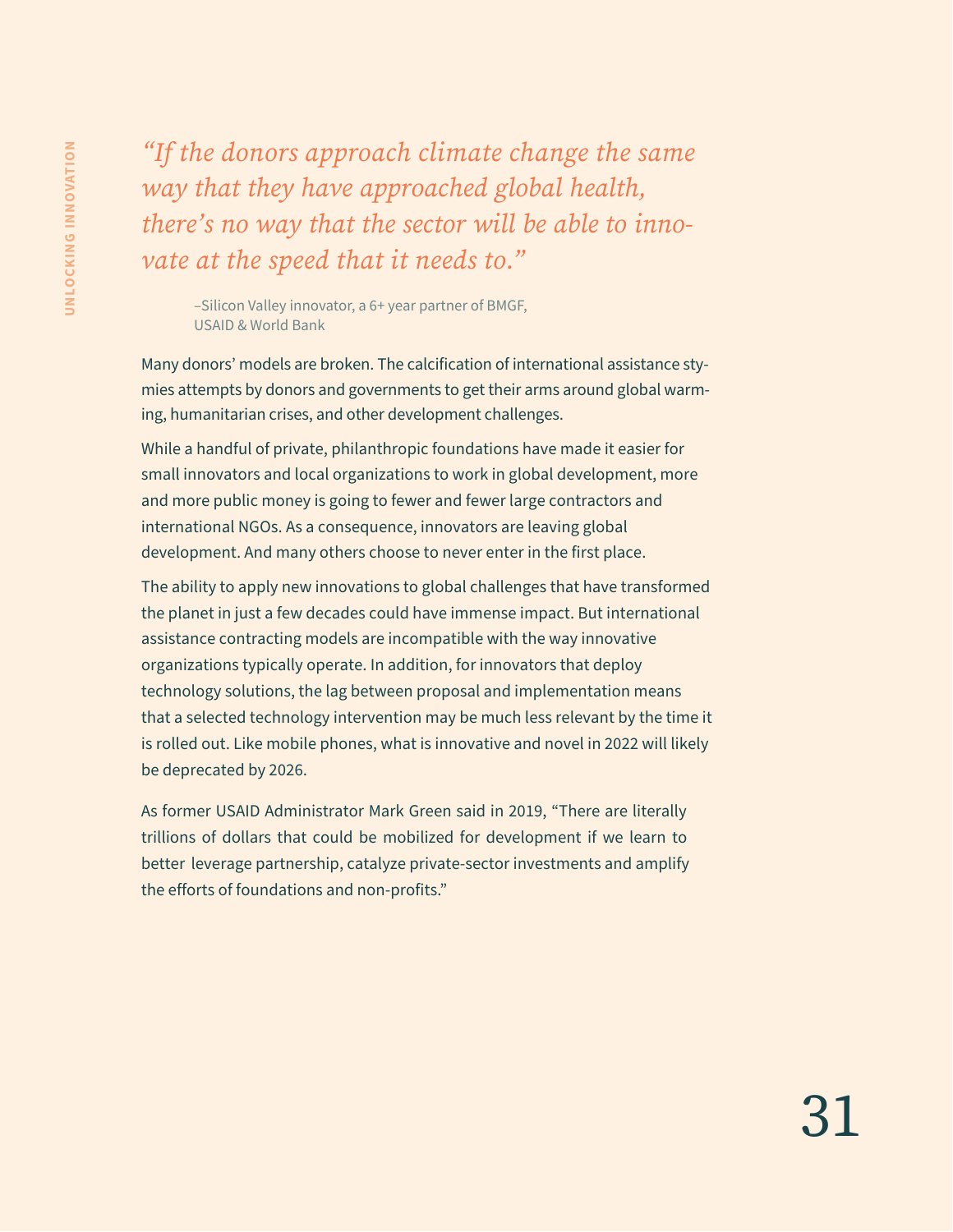**1**

**2**

But to realize this potential, many donors will need radical shifs in their thinking and approach:

> **4 It should be easier for donors to write awards valued at \$10 million or less requirements for frms to apply and comply with awards depending ways to release the funds faster**

As long as global development agencies rely **on large contractors to serve as its gatekeepers, donors need to do a better job ofimproving prime-sub contracting dyanamics. For example, funders could require more transparency – the winners of large grants and contracts should be required to publicly report both the percentage of the awards they promised to SMEs and what was actually dispersed. Donors should also recognize that aid models that rely on a handful of big discourage private sector investment, and crowd-out new players**

**1 Donors should budget not just for**<br> **1 pilots, but also for scale-ups. Increase R&D 1 b inside their Front Offices consisting of Donors should budget not just for funding and use tools like Advanced private and public sector R&D investment to achieve the SDGs** 

**5**

**Donors also need to overhaul their procurement and assistance policies technology-enabled organizations** 

- 
- 
- 
- 
- 

**inside their Front Ofices consisting of forward-thinking contacting oficers and lawyers. These ofices should lead initiatives to simplify grants and contracts**

## 32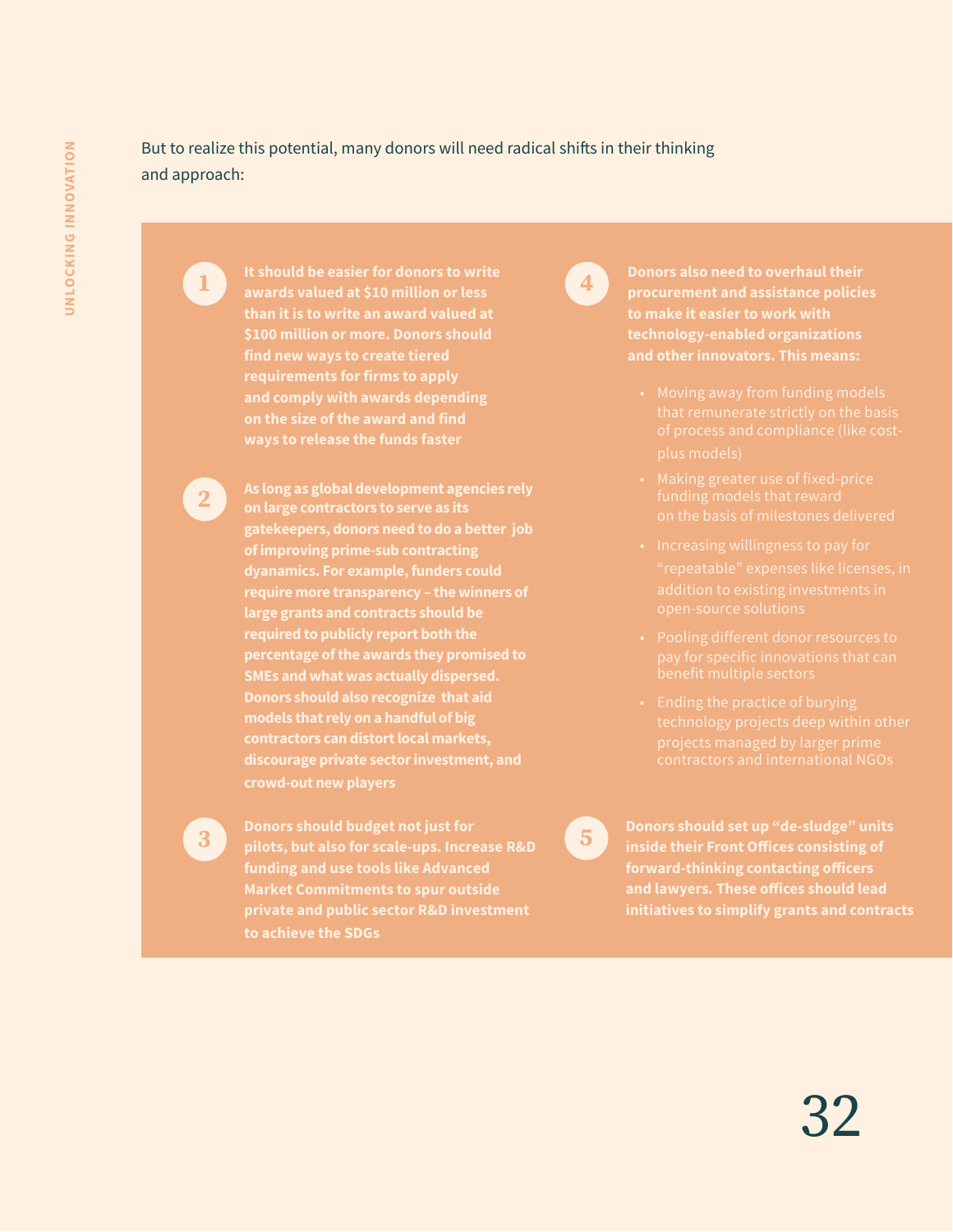UNLOCKING INNOVATION

The status quo is not cutting it. A 2019 USAID Inspector General report that surveyed three years of agency spending found that 43 percent of USAID's awards achieved, on average, just half of their intended results. Countries are not on track to achieve the SDGs. This has real-life consequences: global hunger is on the rise; millions still die every year from highly treatable and preventable diseases like measles, malaria, Aids, and tuberculosis; no country is on pace to meet their 2030 gender equality targets; and climate change worsens every year. To address humanity's greatest needs, the global community needs to crowd-in new ideas, new sources of investment, and innovative new players and shift the status quo. This begins with changing policies, business culture and norms to make it easier for public institutions to work with the most innovative organizations in the world, and especially with the many local innovators that are best positioned to achieve the SDGs.